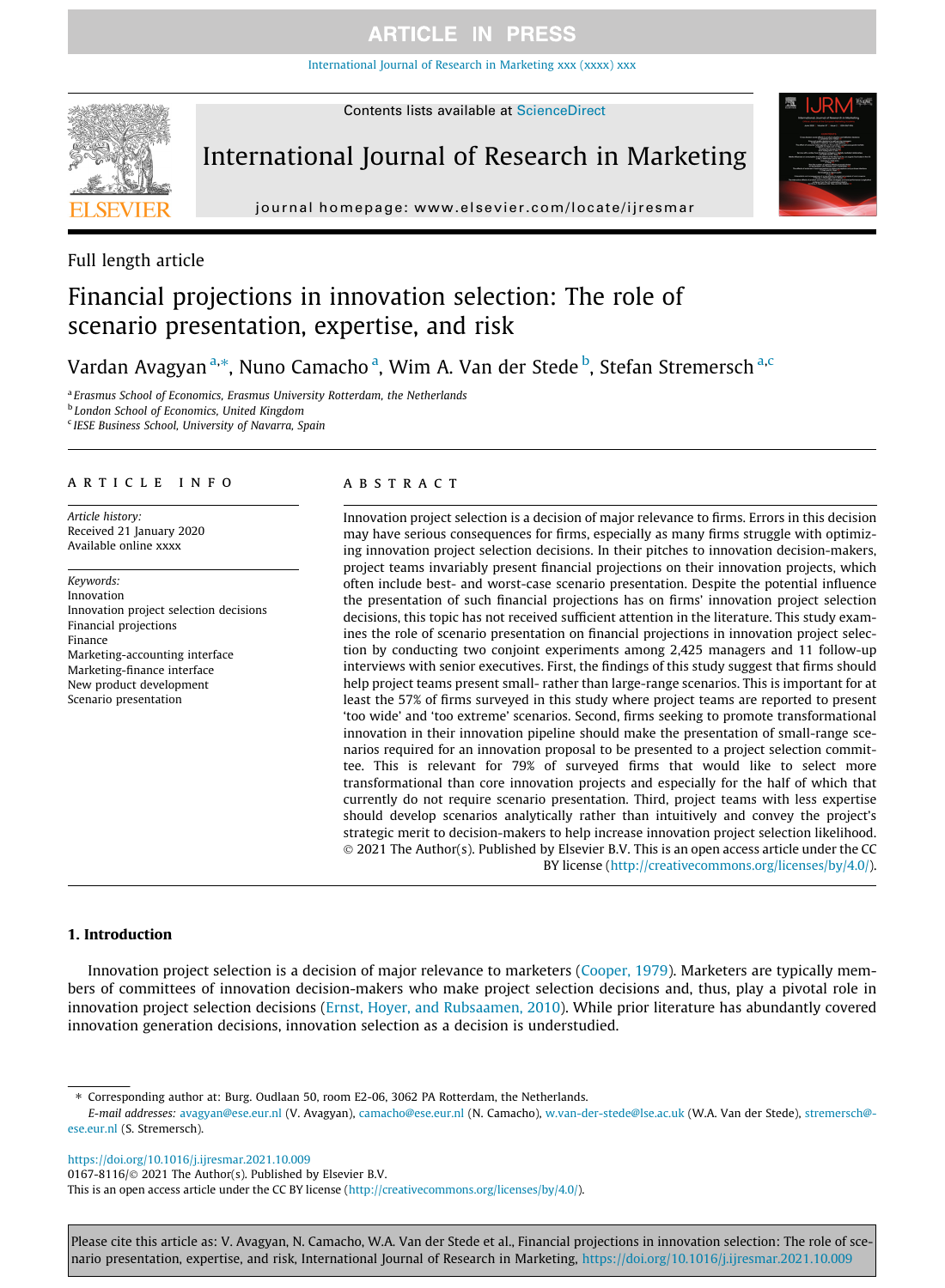Many firms struggle with innovation selection [\(Birkinshaw, Bouquet, and Barsoux, 2011\)](#page-17-0). Innovation selection decisions nevertheless are consequential. For instance, firms may err on the prudent side and select too many core innovation projects that target existing markets with products that are similar to their current offerings and too few transformational projects that target new markets with new products. Or, firms may take too much risk and neglect core innovation, giving up their leadership position in the market. Most firms, however, are heavily oriented towards core innovations and would like to select more transformational innovations in their innovation pipeline [\(Day, 2007](#page-18-0)).

In their pitches to innovation selection committees, innovation project teams invariably include financial projections, such as expected cumulative cash flows. Practitioners suggest that the presentation of such financial projections and metrics is likely to influence firms' innovation selection decisions [\(Christensen, Kaufman, and Shih, 2008; Nagji and Tuff, 2012](#page-18-0)). However, this influence, or the channels through which it operates, has not yet been demonstrated empirically.

Interestingly, such financial projections may include best- and worst-case scenarios [\(Schoemaker, 1993, 1995\)](#page-19-0). In a survey of 1,268 executives, Bain & [Company \(2017\)](#page-17-0) reports that the prevalence of such scenarios across various decision areas is about 19%. Focusing on innovation project selection decisions specifically, we find, in the present study, that project teams present scenarios in about half of our surveyed firms.<sup>1</sup>

The business press debates the usefulness of scenario presentation for project selection. On the one hand, decision-makers may feel that presentation of scenarios improves their ability to understand and manage project risk [\(Koller, Lovallo, and](#page-18-0) [Williams, 2012](#page-18-0)). On the other hand, decision-makers may perceive scenario presentation as an ''abdication of leadership" that casts doubt on the project team's capability to successfully execute the project ([Roxburgh, 2009\)](#page-19-0). These conflicting views suggest that the effects of scenario presentation on project selection decisions are complex and require more scholarly research.

Prior literature examines how project selection is influenced by, for example, information in the innovation proposal, characteristics of decision-makers and project teams, and the design of selection processes (see [Table 1](#page-2-0)). We extend this literature in two key respects. First, we contribute to prior research that examines how the presentation of information in innovation proposals influences project selection. Prior work shows that factors such as information length and tone, presentation of demos and prototypes, influence project selection [\(Kirsch, Goldfarb, and Gera, 2009; Lu et al., 2019;](#page-18-0) [Reitzig and Sorenson, 2013\)](#page-18-0). No study, however, examines specifically the effects of scenario presentation on project selection decisions. Our paper addresses this gap. Nor do prior studies in this area distinguish information presentation effects for different types of innovation (one exception to some extent is [Lu et al. \(2019\)](#page-18-0) who categorize innovation based on its novelty from the customers' perspective - see [Table 1\)](#page-2-0). We distinguish types of innovation from the firm's perspective as suggested by the literature for studying innovation development because it is the firm that must allocate resources to develop selected projects ([Danneels and Kleinschmidt, 2001; Sethi, Iqbal, and Sethi, 2012\)](#page-18-0). In so doing, we show that the effect of scenario presentation on project selection decisions is different for core vs. transformational innovation projects.

Second, the literature on the innovation fuzzy front-end focuses predominantly on innovation idea generation and less on innovation project selection. The scant research on project selection (e.g., [Criscuolo et al., 2017; Girotra, Terwiesch, and](#page-18-0) [Ulrich, 2010; Keum and See, 2017\)](#page-18-0) applies various theoretical lenses to explain project selection decisions but does not examine the decision-making process empirically. Moreover, the literature tends to disregard the importance of the decision-making context. Our paper addresses these gaps. Specifically, to describe the decision-making process, we adopt attribution theory and posit that scenario presentation influences the decision-makers' perceptions about project team expertise and project risk which, in turn, influence decision-makers' project selection decisions. We then examine how these influences are contingent upon two relevant decision-making contexts in which the project selection decision is taken: (1) the method of scenario development (intuitive vs. analytical) and (2) the strategic merit of the innovation (i.e., its benefits beyond the project's financial payoff).

We conduct two choice-based conjoint experiments among 745 and 1,680 managers (Study 1 and 2, respectively) and 11 complementary interviews with senior executives. We contribute to managerial practice as to when to make the presentation of scenarios required; whether to help project teams narrow down the range between scenarios; when project teams should develop scenarios intuitively or analytically; and when conveying the project's strategic merit is key.

### 2. Background

The literature distinguishes several stages of the innovation development process (e.g., [Cooper, 2006; Kornish and Ulrich,](#page-18-0) [2014; Sethi and Iqbal, 2008](#page-18-0)). The process starts with concept development, a stage where project teams generate ideas about solutions to customer needs or opportunities to use new technologies ([Ernst, Hoyer, and Rubsaamen, 2010](#page-18-0); see [Fig. 1](#page-4-0)). Promising ideas are selected to receive funding and proceed to the innovation development stage, where ideas turn into tangible projects [\(Olson, Walker, and Ruekert, 1995\)](#page-18-0). The most promising projects are selected to move into the implementation stage, during which the innovation is implemented.

To obtain funding for their project, project teams pitch the results of their progress through these stages to innovation decision-makers who make ''go/no-go" decisions at each stage [\(Cooper, 2006; Sethi and Iqbal, 2008;](#page-18-0) see [Fig. 1\)](#page-4-0). Our focus is on the project selection decision after the concept development stage, which is a decision taken under high uncertainty.

<sup>&</sup>lt;sup>1</sup> We extracted this finding from the survey in Study 2, which we report in [Section 5](#page-12-0) below.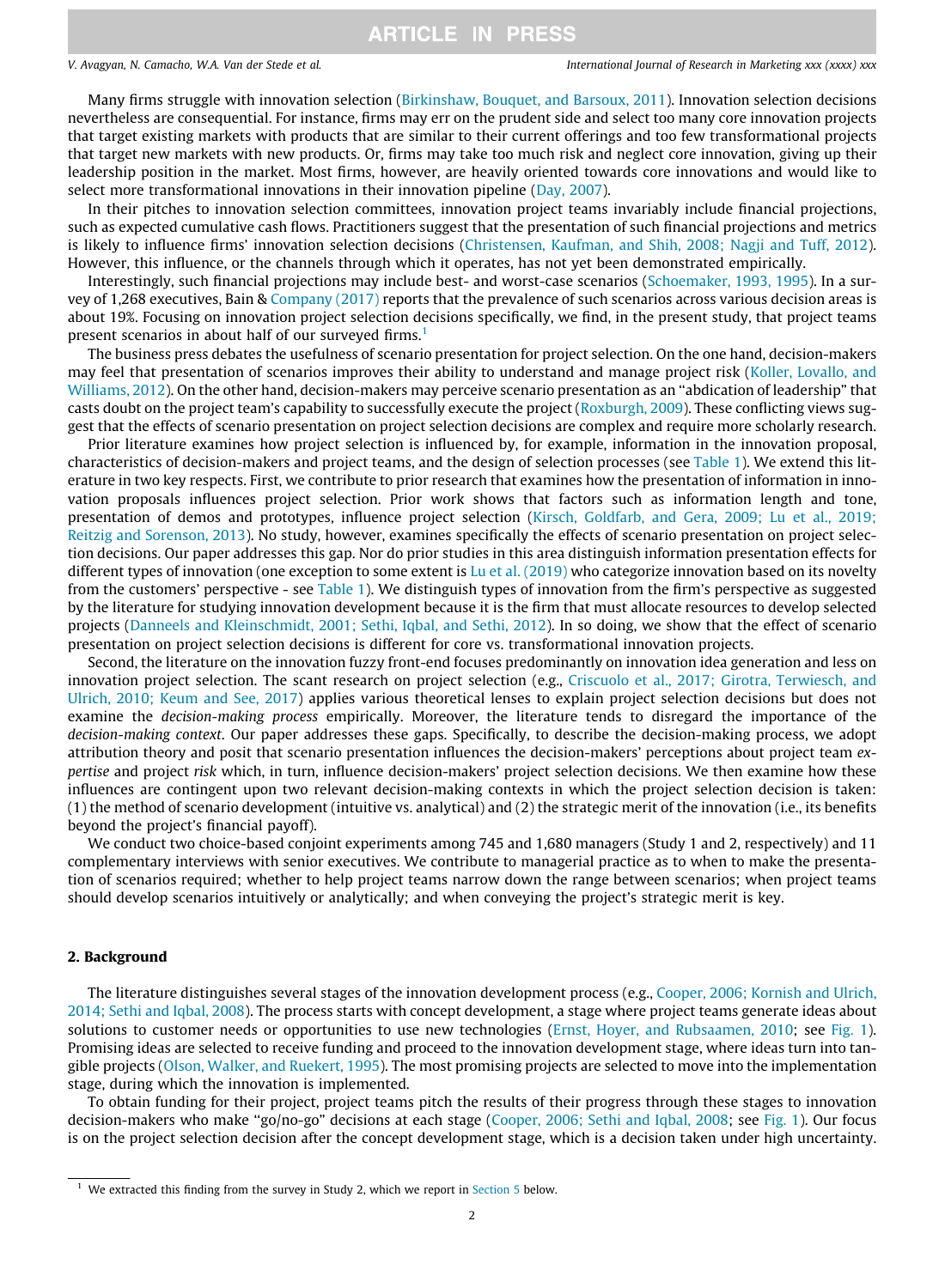#### <span id="page-2-0"></span>Table 1

Key empirical studies on innovation project selection.

| Paper                          | <b>Empirical basis</b>                                                                                                                                                                                                                       | <b>Variables of focus</b>                                                                                                             | Decision-making process Theoretical lens<br>$(P) /$ context $(C)$                                                                                                                                                                |                                                                                           | <b>Key findings</b>                                                                                                                                                                                                                                                                                                                             |
|--------------------------------|----------------------------------------------------------------------------------------------------------------------------------------------------------------------------------------------------------------------------------------------|---------------------------------------------------------------------------------------------------------------------------------------|----------------------------------------------------------------------------------------------------------------------------------------------------------------------------------------------------------------------------------|-------------------------------------------------------------------------------------------|-------------------------------------------------------------------------------------------------------------------------------------------------------------------------------------------------------------------------------------------------------------------------------------------------------------------------------------------------|
| <b>Ulrich (2010)</b>           | Girotra, Terwiesch, and Lab experiment ( $N = 44$ students)                                                                                                                                                                                  | Group structure (team vs.<br>hybrid)                                                                                                  |                                                                                                                                                                                                                                  | solving and information<br>processing                                                     | Decision-makers' problem Individuals working in a hybrid structure (first<br>individually and then as a team) are better able to<br>discern high quality ideas than individuals working<br>in teams.                                                                                                                                            |
| Reitzig and Sorenson<br>(2013) | Secondary data (11,975 proposals sub- $\Box$ Decision-makers' shared<br>mitted to a consumer goods and man-<br>ufacturing firm between 2006 and<br>2008)                                                                                     | business unit or site with<br>project team members<br>$\blacksquare$ Decision-maker tenure<br>$\blacksquare$ Proposal length and tone |                                                                                                                                                                                                                                  | evaluation biases                                                                         | Decision-makers' in-group Decision-makers are biased in favor of projects<br>submitted by project teams from the same division<br>and facility. Proposals with moderate length and<br>that highlight the project's benefits rather than the<br>current problems it solves have higher selection<br>likelihood.                                  |
|                                | Criscuolo et al. (2017) Secondary data (556 funding decisions <b>Project novelty</b><br>at a professional services firm)<br>Interviews $(21$ project teams and 8<br>decision-makers)                                                         | committee<br>■ Selection<br>workload, expertise diver-<br>sity, shared location with<br>the project team                              |                                                                                                                                                                                                                                  | Decision-makers' limited<br>overload                                                      | Decision-makers are more likely to fund projects<br>attention and information with intermediate levels of novelty. Committee's<br>workload and shared location with the project team<br>reduce, whereas expertise diversity increases<br>committee's preference for novel projects.                                                             |
| Keum and See (2017)            | Online experiment ( $N = 101$ )<br>Secondary data $(16$ in-house brands)<br>and a survey (13 designers)                                                                                                                                      | Hierarchy of authority<br>among decision-makers                                                                                       |                                                                                                                                                                                                                                  | Decision-makers' self-<br>censoring and internal<br>filtering                             | A committee of decision-makers with a hierarchical<br>structure is better at project selection than a<br>committee with no hierarchical structure.                                                                                                                                                                                              |
| Fuchs et al. (2019)            | Secondary data ( $N = 944$ ideas from an $\blacksquare$ High vs. low organiza-<br>automotive supplier)<br>Interviews (6 project team members) Collaborative vs. individ-<br>$\blacksquare$ 4 online experiments (N = 744 Mturks<br>subjects) | tional level<br>ual ideation                                                                                                          |                                                                                                                                                                                                                                  | and overconfidence                                                                        | Project teams' self-efficacy Projects from employees at a higher (vs. lower)<br>organizational level and generated collaboratively<br>(vs. individually) are more prone to an ideator's<br>bias.                                                                                                                                                |
| Lu et al. (2019)               | Survey data from a video game com- I ldea enactment (e.g., pre- I ldea novelty $(C)$<br>pany ( $N = 246$ )<br>Lab experiment ( $N = 264$ students)                                                                                           | sentation of demos,<br>prototypes)<br>■ Upward influence tactics                                                                      |                                                                                                                                                                                                                                  | Project teams' issue-<br>process                                                          | Project teams' idea enactment and use of upward<br>packaging and issue-selling influence tactics reinforce their positive effects on<br>decision-makers' assessment of the ideas' creativity<br>and, in turn, implementation intention.                                                                                                         |
| DeRosia and Elder<br>(2019)    | 6 online experiments ( $N = 1,001$ Customer orientation<br>managers)                                                                                                                                                                         | Mental imagery about<br>customer                                                                                                      |                                                                                                                                                                                                                                  | Stimulation of decision-<br>makers' mental imagery                                        | Mental imagery about customers makes innovation<br>decision-makers unrealistically optimistic and<br>biases their project selection decisions.                                                                                                                                                                                                  |
| Criscuolo et al. (2021)        | Secondary data (588 funding decisions $\blacksquare$ Sequence of projects<br>at a professional services firm)<br>Interviews $(21$ project teams and 8<br>innovation decision-makers)                                                         | $\Box$ Order of assessment                                                                                                            |                                                                                                                                                                                                                                  | Sequence effects in group<br>decision-making and<br>decision-makers' limited<br>attention | Projects following a funded project are less likely to<br>receive funding and especially so when their<br>evaluation occurs late (vs. early) in a selection<br>meeting.                                                                                                                                                                         |
| This paper                     | ■ Two online conjoint experiments ■ Scenario<br>$(N = 2,425$ innovation managers)<br>Interviews $(11$ senior executives)                                                                                                                     | (small-range, large-range,<br>vs. no scenarios)                                                                                       | $presentation$ Perc. project<br>team expertise $(P)$<br><b>Perc.</b> project risk $(P)$<br>$\blacksquare$ Type of innovation (C)<br>Method of scenario<br>development $(C)$<br>$\blacksquare$ Project's strategic<br>merit $(C)$ | Decision-makers'<br>attributions about the<br>project team and the<br>project             | Small-range scenario presentation is more<br>beneficial for transformational than for core<br>innovations. The effect of project team expertise on<br>project selection likelihood is more positive when<br>project teams develop scenarios intuitively (vs.<br>analytically) and less positive for high (vs. low)<br>strategic merit projects. |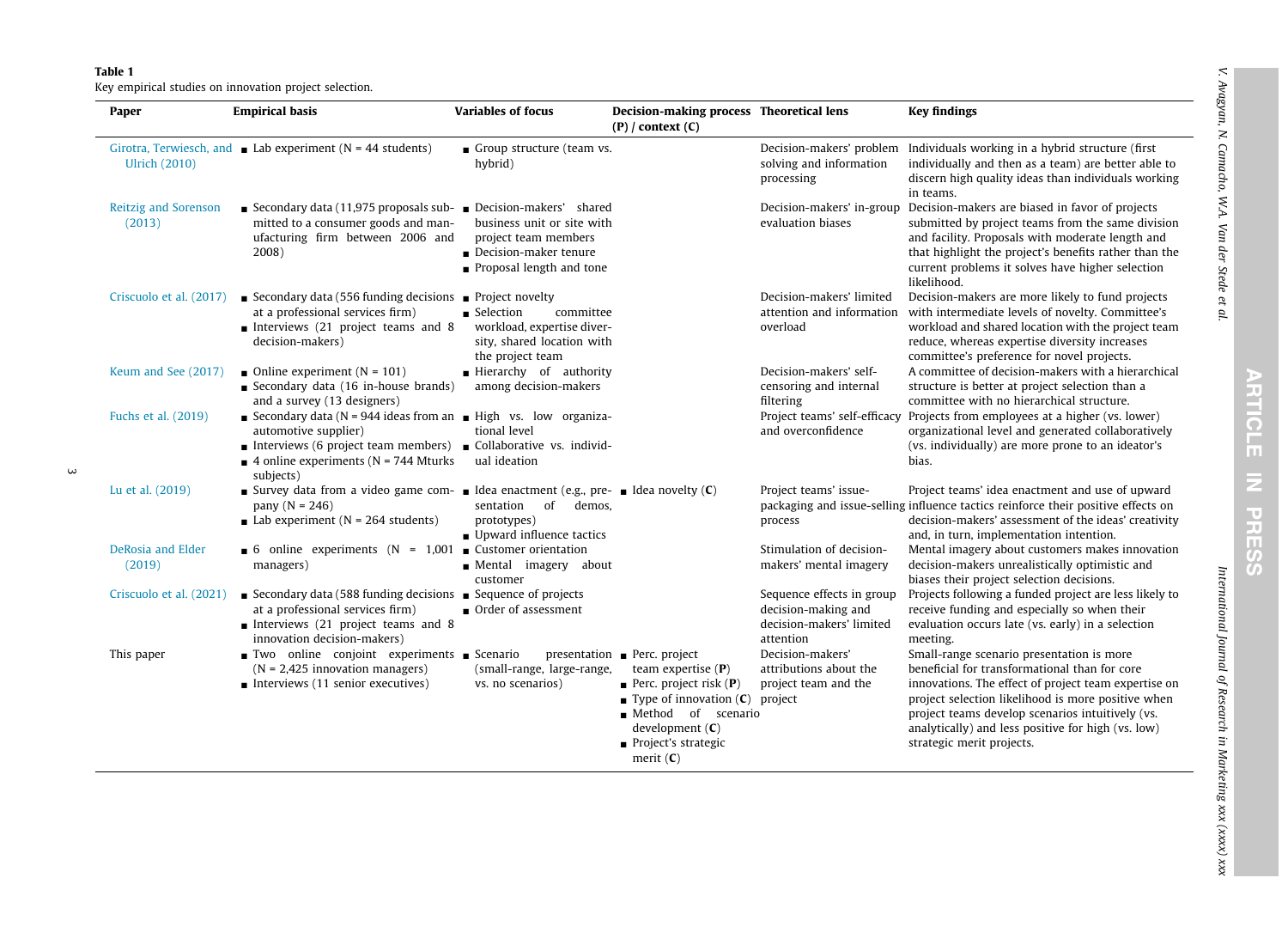In their pitches to decision-makers, project teams often include financial projections, such as expected revenues, expected Cumulative Cash Flows (CCFs), or other relevant information for a normal-case scenario of the project. Project teams may also include financial projections of best- and worst-case scenarios in addition to the normal case, which we refer to as scenario presentation for short ([Schoemaker, 1993](#page-19-0)).

To substantiate how such scenario presentation influences decision-makers' project selection decisions, we draw on attribution theory ([Kelley and Michela, 1980\)](#page-18-0) and interviews with senior executives that supported our theory development (see [Section 7](#page-15-0)). At the most intuitive level, attribution theory explains the process someone (in our case, the innovation decisionmaker) goes through when seeking to discern the behaviors of others (the project team)—i.e., when seeking to attribute their behaviors to causes for them. For instance, decision-makers may make inferences about the project team's expertise or the project's risk based on whether the project team presents scenarios.

Attribution theory is especially relevant for decisions under high uncertainty where it is challenging for decision-makers to be "in control" and discerning the causes of others' behaviors is especially valuable [\(Berscheid et al., 1976\)](#page-17-0). Thus, attribution theory provides a suitable lens for our study because project selection happens under high uncertainty where innovation decision-makers, who control innovation development gates, must make inferences about project team behaviors based on limited information in the pitch [\(Sethi and Iqbal, 2008\)](#page-19-0).

More specifically, to capture the relevant aspects of the attribution process, our model incorporates (1) dimensions of attribution, (2) decision-makers' expectations, and (3) boundary conditions. We focus on two dimensions of attribution: the communicator (i.e., the project team) and the stimulus (i.e., the innovation project) [\(Laczniak, DeCarlo, and](#page-18-0) [Ramaswami, 2001\)](#page-18-0). As key characteristics of the project team and the innovation project, that are pertinently linked with the controllability premise of attribution theory [\(Huang and Pierce, 2015\)](#page-18-0), we focus on project team expertise and project risk. Perceived project team expertise refers to the knowledge the project team has related to the proposed innovation as perceived by the decision-maker ([Chandy et al., 2006](#page-18-0)). Perceived project risk refers to the variance in possible outcomes of the innovation project as perceived by the decision-maker ([Weber and Hsee, 1998](#page-19-0)). Innovation project selection requires that decision-makers ''go beyond the numbers" to assess the project team's ''general understanding of the project" [\(Jørgensen and Messner, 2010](#page-18-0)); that is, an assessment of the project team's expertise is pivotal. Furthermore, because project risk is a key concern of innovation decision-makers ([March and Shapira, 1987](#page-18-0)), presenting alternative outcomes of the proposed innovation as scenarios is likely to trigger decision-makers' attributions about the project's risk.

In sum, we posit that scenario presentation influences the innovation decision-makers' perceptions of the project team's expertise and the project's risk which, in turn, influence decision-makers' project selection decisions (see our conceptual framework in [Fig. 2\)](#page-5-0).

Attribution theory holds that decision-makers' expectations influence how they generate attributions [\(Kelley and](#page-18-0) [Michela, 1980\)](#page-18-0). That is, innovation decision-makers generate explanations for project team's behaviors, such as whether they present scenarios, adjusted for whether they expect the project team to present scenarios in a given decision-making context. One aspect of a decision-making context is the type of innovation being pitched, which we focus on in Study 1. Specifically, the augmentation principle implies that decision-makers generate more attributions about project team expertise and project risk when scenarios are presented but were unexpected; that is, when the decision-maker deems scenario presentation as unsuitable or ''contraindicated" for the type of innovation being pitched. On the other hand, when scenario presentation is expected, the discounting principle implies that decision-makers lessen or discount their attributions about project team expertise or project risk because, in this case, there is another readily plausible cause for triggering scenario presentation (i.e., the type of innovation being pitched).

Thus, we suggest that the effects of scenario presentation on the perceived project team expertise and perceived project risk are contingent on the type of innovation. A commonly used framework in the innovation literature categorizes innovations by the newness of the intended market and the newness of the proposed product to the firm [\(Danneels and](#page-18-0) [Kleinschmidt, 2001; Olson, Walker, and Ruekert, 1995; Sethi, Iqbal, and Sethi, 2012](#page-18-0)). The newness of the intended market is the extent to which the proposed product targets new markets and requires new sales and customer support system compared with the firm's existing products. The newness of the product is the extent to which the proposed product requires new technologies, engineering and design skills, and production processes compared with the firm's existing products. This framework is also frequently applied in practice [\(Day, 2007; Nagji and Tuff, 2012](#page-18-0)). We adopt this framework to distinguish between core and transformational innovation projects. Core innovations are incremental changes to a firm's current products to serve its existing customers. Transformational innovations are new offerings targeting new customers with new products.

Finally, attribution theory posits that boundary conditions, such as the decision-making context, makes decision-makers' attributions more or less influential in guiding their decisions ([Green and Mitchell, 1979](#page-18-0)). That is, the extent to which attributions about project team expertise and project risk influence project selection decisions depends on the decision-making context. In Study 2, we incorporate two relevant aspects of the decision-making context: (i) the method project teams use to develop scenarios and (ii) the innovation project's strategic merit, both of which are grounded in prior work on scenarios [\(Schoemaker, 1992, 1993](#page-19-0)).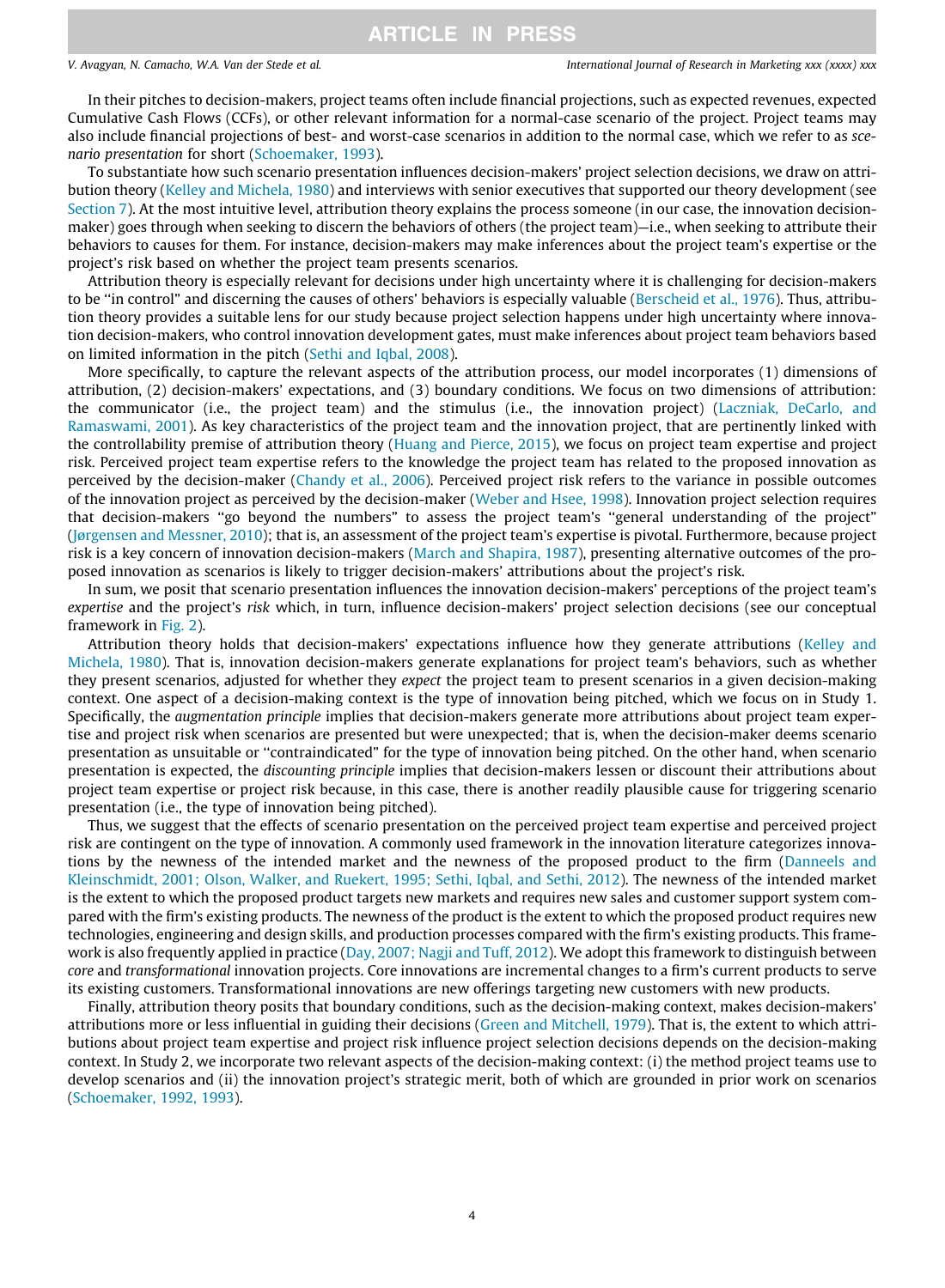<span id="page-4-0"></span>

Fig. 1. Innovation development stages. Note: Figure adapted from [Ernst, Hoyer, and Rubsaamen \(2010\)](#page-18-0).

### 3. Hypotheses $2$

#### 3.1. Scenario presentation and perceived team expertise

We consider how scenario presentation may affect perceived team expertise by way of positive or negative team expertise attribution, respectively.

Presentation of scenarios may enhance perceived team expertise. We refer to this as positive team expertise attribution. Decision-makers attribute the voluntary presentation of a worst-case outcome, together with the best case, to the expertise of the message source ([Crowley and Hoyer, 1994\)](#page-18-0). Presentation of scenarios indicates that the project team willingly accepts the possibility of setbacks and, thus, has adequate knowledge of customer needs and the product under various circumstances. When only the normal case is presented, decision-makers are still aware that a worst-case scenario may occur, and thus its omission from the pitch is likely to reflect negatively on the perceived expertise of the project team.

However, scenario presentation may also decrease the perceived team expertise, which we refer to as *negative team exper*tise attribution. Decision-makers may attribute presentation of scenarios that depict alternative plausible futures to a lack of confidence and agreement among project team members about the project's strategies [\(Du et al., 2011\)](#page-18-0), causing decisionmakers to perceive the project team as being less expert ([Slotegraaf and Atuahene-Gima, 2011\)](#page-19-0). In other words, unlike a single scenario (i.e., the normal case), alternative scenarios may be attributed to a lack of expertise by the project team to converge on a precise outcome of its project.

We first theorize that, ceteris paribus, positive team expertise attribution is stronger for transformational than for core innovations. Project teams encounter greater uncertainty and take longer when developing projects that are new to the firm [\(Olson, Walker, and Ruekert, 1995; Sethi and Iqbal, 2008](#page-18-0)). Therefore, setbacks are more likely and more consequential for transformational than for core innovations [\(Day, 2007\)](#page-18-0). That said, presenting the possibility of setbacks to decisionmakers naturally runs counter to project team's interests. Consequently, presenting scenarios that do reveal a project's set-backs to decision-makers is more "contraindicated"—and, according to the augmentation principle [\(Kelley and Michela,](#page-18-0) [1980\)](#page-18-0), more likely to trigger positive team expertise attributions—in the case of transformational than in the case of core innovations. Thus, when project teams present scenarios, decision-makers are more likely to augment positive team expertise attributions for transformational than for core innovation projects.

Second, we also theorize that negative team expertise attribution is weaker for transformational than for core innovations. There is ''less relevant experience to draw on" when developing innovation projects that are new to the firm [\(Olson, Walker, and Ruekert, 1995\)](#page-18-0). Thus, innovation decision-makers know that while project teams proposing core innovations have access to sufficient information to develop their project, project teams proposing transformational

 $^{2}$  While H1-H3 represent expectations we had before any data gathering took place, H4-H5 were added based on reviewer feedback after Study 1.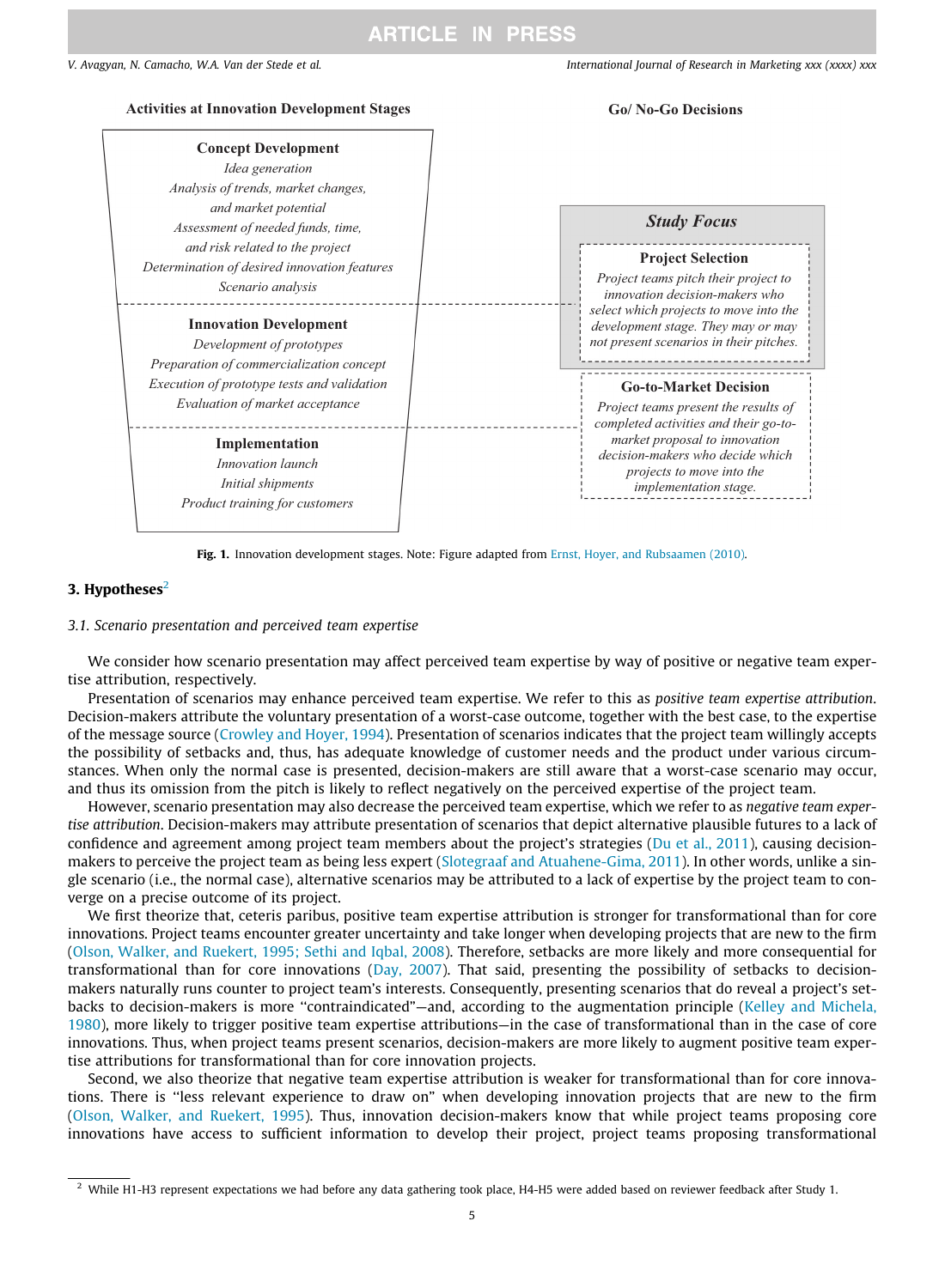<span id="page-5-0"></span>

Fig. 2. Conceptual Framework. Notes: We indicate our hypotheses next to the corresponding arrows followed by an indication, in parentheses, of their expected signs. For H<sub>1</sub>, H<sub>2</sub>, H<sub>3a</sub>, H<sub>3b</sub>, H<sub>4a</sub> and H<sub>5a</sub> we find empirical support. We do not find support for H<sub>4b</sub> and H<sub>5b</sub>.

innovations may need to rely on scarce information and may have more grounds for disagreements among project team members about the best strategies to develop the project. Consequently, presenting scenarios that depict alternative plausible futures is more congruent with the expectations of decision-makers—and, according to the discounting principle [\(Kelley and Michela, 1980\)](#page-18-0), less likely to trigger negative team expertise attributions—for transformational than for core innovation projects.

Hence, taken together, scenario presentation is likely to increase the perceived team expertise more, or decrease the perceived team expertise less, for transformational than for core innovations. ''Increasing the perceived team expertise more" or ''decreasing the perceived team expertise less" are akin to having a more positive predicted relationship between scenario presentation and perceived team expertise for transformational than for core innovations. Stated as an empirically testable hypothesis, this gives:

H<sub>1</sub> There exists a more positive relationship between scenario presentation and perceived project team expertise for transformational than for core innovations.

#### 3.2. Scenario presentation and perceived risk

We again consider two sides that may underlie the effect of scenario presentation on innovation decision-makers' risk perceptions. On the one hand, scenario presentation may reduce perceived project risk, which we refer to as the project risk-reducing attribution. Scenario presentation places bounds on the project's expected outcomes ([Goodwin and Wright,](#page-18-0) [2001\)](#page-18-0). An innovation proposal without scenarios may indicate to decision-makers that the project has high ambiguity and complexity that prevent the project team from conjecturing and presenting reliable scenarios [\(Ahmad, Mallick, and](#page-17-0) [Schroeder, 2013; Hogarth and Kunreuther, 1995](#page-17-0)). Thus, when the project team does present scenarios, decision-makers are likely to infer that the project is less ambiguous and complex, thereby reducing its perceived risk [\(Cabantous et al., 2011](#page-18-0)).

On the other hand, scenario presentation may increase perceived project risk, which we refer to as the project riskincreasing attribution. Just like negativity bias suggests that decision-makers may consider negative information as more con-sequential than positive information [\(Baumeister et al., 2001](#page-17-0)), attribution theory suggests that worst-case outcomes are more attributed to the project and more influential to the decision-maker than best-case outcomes of similar magnitude [\(Chen and Lurie, 2013\)](#page-18-0). Hence, scenario presentation may lead innovation decision-makers to put more weight on the worst- than on the best-case scenario, thereby increasing their perception of project risk.

We propose that, ceteris paribus, the project risk-reducing attribution is stronger for transformational than for core innovations. Due to the higher uncertainty involved with transformational projects, innovation decision-makers know that project teams are less able to conjecture the possible outcomes for transformational innovations ([Olson, Walker, and](#page-18-0) [Ruekert, 1995\)](#page-18-0). Therefore, when the project team does present scenarios, it is likely to indicate to decision-makers that the project has less ambiguity and complexity which enabled the project team to conjecture scenarios. Thus, presenting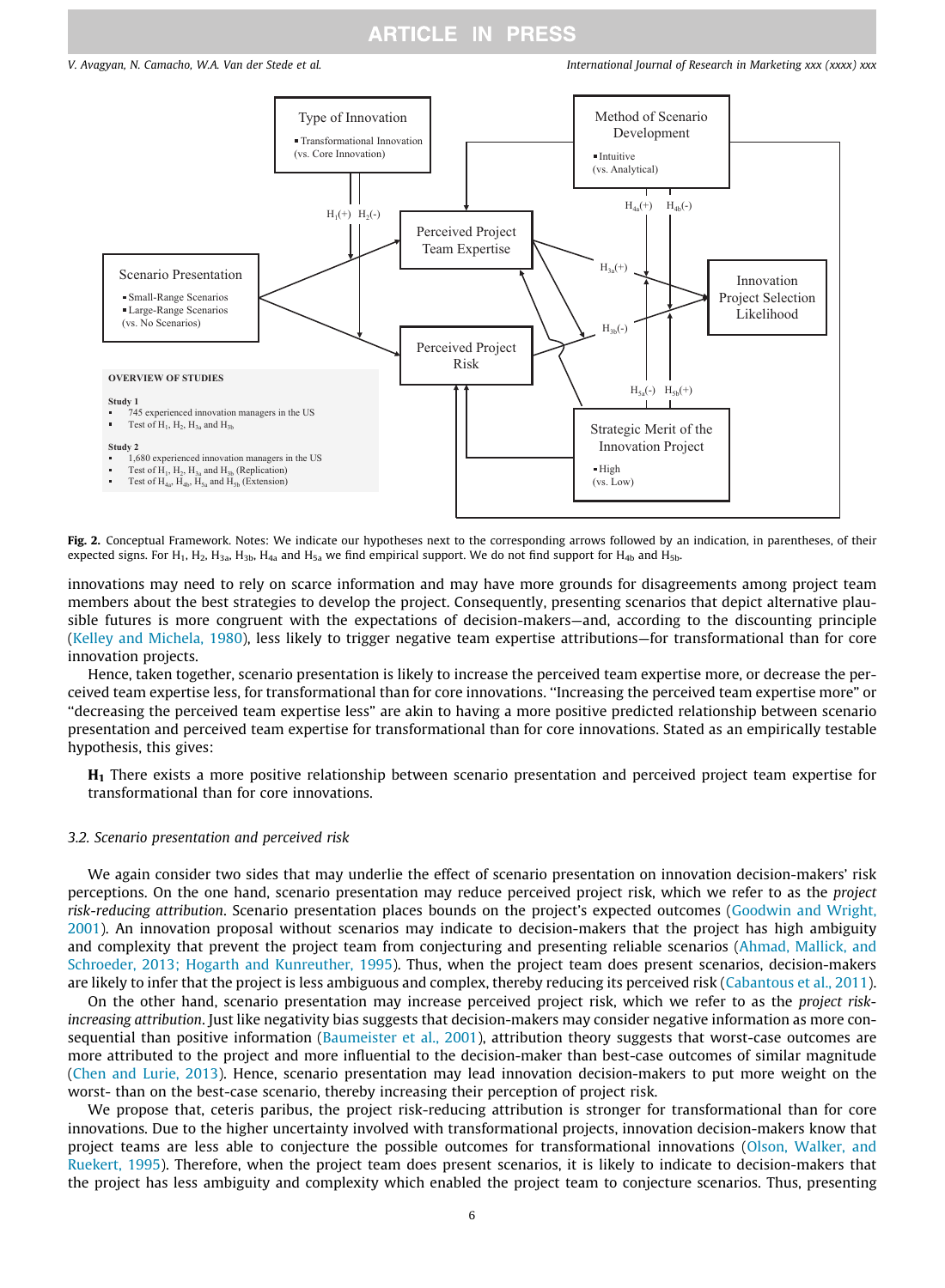scenarios has the potential to disambiguate transformational innovation projects and thereby reduce perceived project risk. In contrast, for core innovations, project teams should be more easily able to conjecture the possible outcomes of the project [\(Olson, Walker, and Ruekert, 1995\)](#page-18-0). Hence, presenting such outcomes as scenarios is more expected, and—according to the discounting principle [\(Kelley and Michela, 1980](#page-18-0))—less influential to reduce decision-makers' perceptions of project risk.

We also theorize that project risk-increasing attribution is weaker for transformational than for core innovations. Transformational innovations are more likely to have negative outcomes than core innovations ([Day, 2007; Olson, Walker, and](#page-18-0) [Ruekert, 1995\)](#page-18-0). Consequently, presenting scenarios that show a negative outcome of the project is more expected for innovation decision-makers—and, according to the discounting principle [\(Kelley and Michela, 1980\)](#page-18-0), less likely to draw their attention to such an outcome—in the case of transformational than in the case of core innovations. Therefore, scenario presentation is less likely to trigger a project risk-increasing attribution for transformational than for core innovation projects.

Taken together, scenario presentation is likely to decrease the perceived risk more, or increase the perceived risk less, for transformational than for core innovations. Stated formally:

H2 There exists a more negative relationship between scenario presentation and perceived project risk for transformational than for core innovations.

#### 3.3. Perceived team expertise, perceived risk and project selection

Decision-makers' attributions guide their behavior [\(Kelley and Michela, 1980\)](#page-18-0). First, we hypothesize that perceived team expertise increases project selection likelihood. This is because decision-makers are likely to expect project teams with greater expertise to be better able to satisfy customer needs, address implementation problems, and thus, ensure the eventual success of their innovation [\(Chandy et al., 2006; Slotegraaf and Atuahene-Gima, 2011](#page-18-0)). Second, we hypothesize that perceived project risk decreases project selection likelihood. Indeed, there is broad support for the negative relationship between a project's risk and decision-makers' propensity to fund it based on the general premise of risk aversion (e.g., [Cooper, 2008; March and Shapira, 1987](#page-18-0)). Specifically, decision-makers are more likely to refrain from funding a riskier project because possible large downside losses may affect the resources under their control as well as their power [\(Sethi, Iqbal,](#page-19-0) [and Sethi, 2012\)](#page-19-0). Riskier projects are also less likely to be delivered, thus adversely affecting decision-makers' reputation [\(Criscuolo et al., 2017\)](#page-18-0). Thus:

 $H_{3a}$  The greater the perceived team expertise, the higher the likelihood that a decision-maker funds the proposed innovation project.

 $H_{3b}$  The greater the perceived project risk, the lower the likelihood that a decision-maker funds the proposed innovation project.

#### 3.4. Method of scenario development and project selection

We argue that the way in which project teams develop scenarios—i.e., analytically vs. intuitively—affects the extent to which decision-makers' attributions of project team expertise and project risk influence project selection likelihood. Decision-makers learn about the method of scenario development through their evaluations of the innovation proposals [\(Jørgensen and Messner, 2010](#page-18-0)). Project teams that develop scenarios analytically rely on procedures, using objective data and systematic analyses, including benchmarks ([Schoemaker, 1995; Sloman, 1996](#page-19-0)). These analyses typically use historical data on firm's prior launches of similar products and past applications of similar technologies, which project teams refer to in their proposals. Such information prompts decision-makers to use their existing knowledge of the reference products and technologies ([Bolton, 2003](#page-18-0)), which causes them to less likely rely solely, and thus rely less, on attributions about project team expertise and project risk to guide project selection decisions.

In contrast, project teams that develop scenarios intuitively use affectively-charged judgments and ''gut instincts" ([Dane](#page-18-0) [and Pratt, 2007](#page-18-0)) instead of referring to firm's prior launches of similar products and past applications of similar technologies in their proposals. As such, decision-makers have fewer, if any, explicit reference points for their project selection decisions, causing them to rely more on their attributions about project team expertise and project risk. Hence, we expect stronger effects of perceived team expertise and perceived project risk on project selection likelihood when project teams develop scenarios intuitively than when they develop scenarios analytically.

 $H_{4a}$  The effect of perceived team expertise on the likelihood that a decision-maker funds the proposed innovation project is more positive when project teams develop scenarios intuitively than when they develop scenarios analytically.  $H_{4b}$  The effect of perceived project risk on the likelihood that a decision-maker funds the proposed innovation project is more negative when project teams develop scenarios intuitively than when they develop scenarios analytically.

#### 3.5. Strategic merit of the project and project selection

We propose that the extent to which decision-makers' attributions about project team expertise and project risk influence project selection likelihood depends on the project's strategic merit. An innovation project has high strategic merit if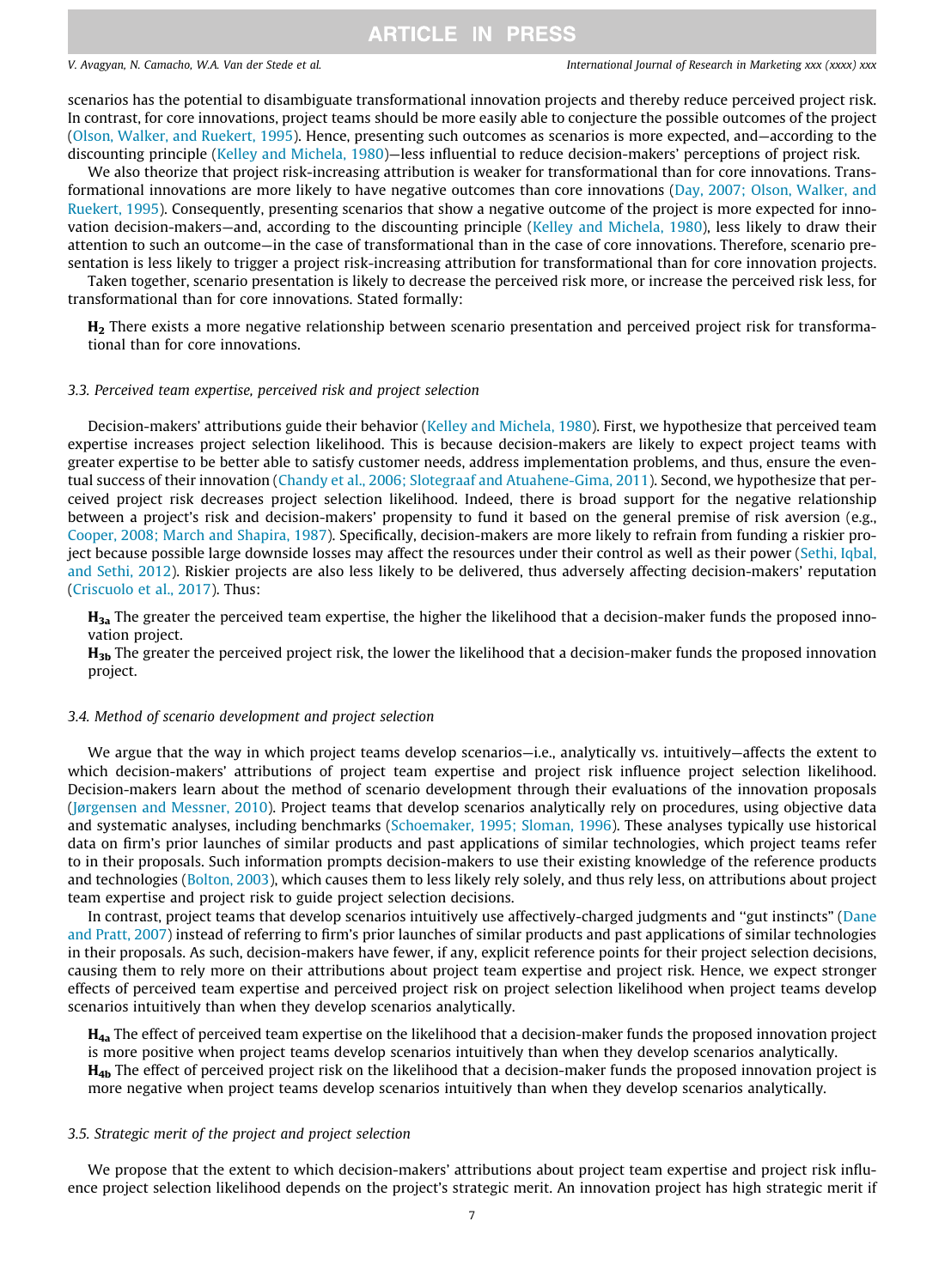it offers benefits beyond its direct financial merit, helping the firm compete more effectively ([Ernst, Hoyer, and Rubsaamen,](#page-18-0) [2010; Noordhoff et al., 2011\)](#page-18-0). Such benefits include increasing the sales of other products in the firm's assortment, improving customer relationships, and developing employee talent.

First, we argue that the effect of perceived team expertise on project selection likelihood is weaker for projects with high rather than low strategic merit. Firms concentrate their innovation development efforts and allocate more budget to innovation projects of high strategic merit [\(Cooper, 2013\)](#page-18-0). This enables firms to support project teams to gather more information about the market and the competitors that may enhance project team's knowledge in the proposed innovation after such project is selected ([Calantone, Schmidt, and Song, 1996\)](#page-18-0). Firms may also involve external specialists with various functional skills to support the project team to develop such project that gets selected [\(Olson, Walker, and Ruekert, 1995\)](#page-18-0). Hence, decision-makers are less reliant on attributions about project team expertise when the project has high strategic merit.

Second, we argue that the effect of perceived risk on project selection likelihood is also weaker for projects with high rather than low strategic merit. When evaluating a project in terms of its risk, decision-makers take into account the project's financial and strategic impact on the firm [\(Kaplan and Strömberg, 2004](#page-18-0)). Decision-makers are more likely to undertake a high-risk decision if such decision promises to deliver a high financial and strategic return ([March and Shapira, 1987\)](#page-18-0). Hence, all else equal, decision-makers are less reliant on their attributions about project risk and may accept a higher risk when a project has high strategic merit.

Taken together, we expect weaker effects of perceived team expertise and perceived project risk on project selection likelihood when decision-makers evaluate projects with high rather than low strategic merit.

H<sub>5a</sub> The effect of perceived team expertise on the likelihood that a decision-maker funds the proposed innovation project is less positive for projects with high strategic merit than for projects with low strategic merit.

 $H_{5b}$  The effect of perceived project risk on the likelihood that a decision-maker funds the proposed innovation project is less negative for projects with high strategic merit than for projects with low strategic merit.

#### 3.6. Other variables

We control for several additional variables. First, we control for the age, gender and education of the innovation decisionmaker [\(Chen, Yao, and Kotha, 2009](#page-18-0)). Second, in line with research in marketing and finance, we control for decision-makers' (1) familiarity with financial concepts, (2) knowledge in investing, (3) quantitative background, and (4) training in metrics [\(Hoffmann and Broekhuizen, 2010; Mintz and Currim, 2013\)](#page-18-0). Third, following prior research, we control for the decisionmaker's risk attitude [\(Weber, Blais, and Betz, 2002\)](#page-19-0) and depth of elaboration [\(Nenkov et al., 2009\)](#page-18-0) in our analyses. Fourth, we control for the complexity of the project evaluation task [\(Lee and Shavitt, 2009\)](#page-18-0). Finally, we control for the interaction between perceived project team expertise and perceived project risk in project selection models.

#### 4. Study 1

#### 4.1. Field interviews with multinational companies and pretest

In this study, we test our hypotheses H<sub>1</sub>-H<sub>3</sub> using an online choice-based conjoint experiment with experienced managers as subjects. We went through several steps to ensure the practical relevance and realism of our experiment. Specifically, we conducted several interviews at four multinational companies to validate the importance of scenario presentation on innovation project selection decisions (Web Appendix A). We pretested our measures and experimental stimuli on a sample of 251 undergraduate students attending degree programs at one of our universities to verify the clarity of our experimental task. To further ensure the realism of the operationalization of our factors, we calibrated our stimuli based on 31 actual innovation proposals and on the advice from two senior innovation executives from Alcatel-Lucent Bell Labs. These innovation proposals cover a wide array of applications, ranging from new hardware components, new software and mobile/IOT applications, to entirely new business models.

### 4.2. Subjects

We contracted instantly to recruit and incentivize participants to our conjoint experiment from its online executive panel in the US. Subjects were considered eligible for our study if they (1) were sufficiently knowledgeable about innovation within their firm (at least 6 on a 10-point scale), (2) worked for a firm with 500 employees or more, and (3) did not work in financial institutions, insurance or consulting. Out of 1,215 potential respondents who clicked on the link of our study, 373 (30.7%) were ineligible and 69 (5.7%) exited the study early, resulting in 773 participants. We then conducted additional checks and removed 28 multivariate outliers from our data<sup>3</sup> (see Web Appendix B).

<sup>&</sup>lt;sup>3</sup> We examined the fit of our models with and without these outliers based on Schwarz's Bayesian Information Criterion (BIC). Excluding outliers increased model fit in all models in both of our studies. If we do not remove these outliers, our significant results still hold (although sometimes at different levels of significance).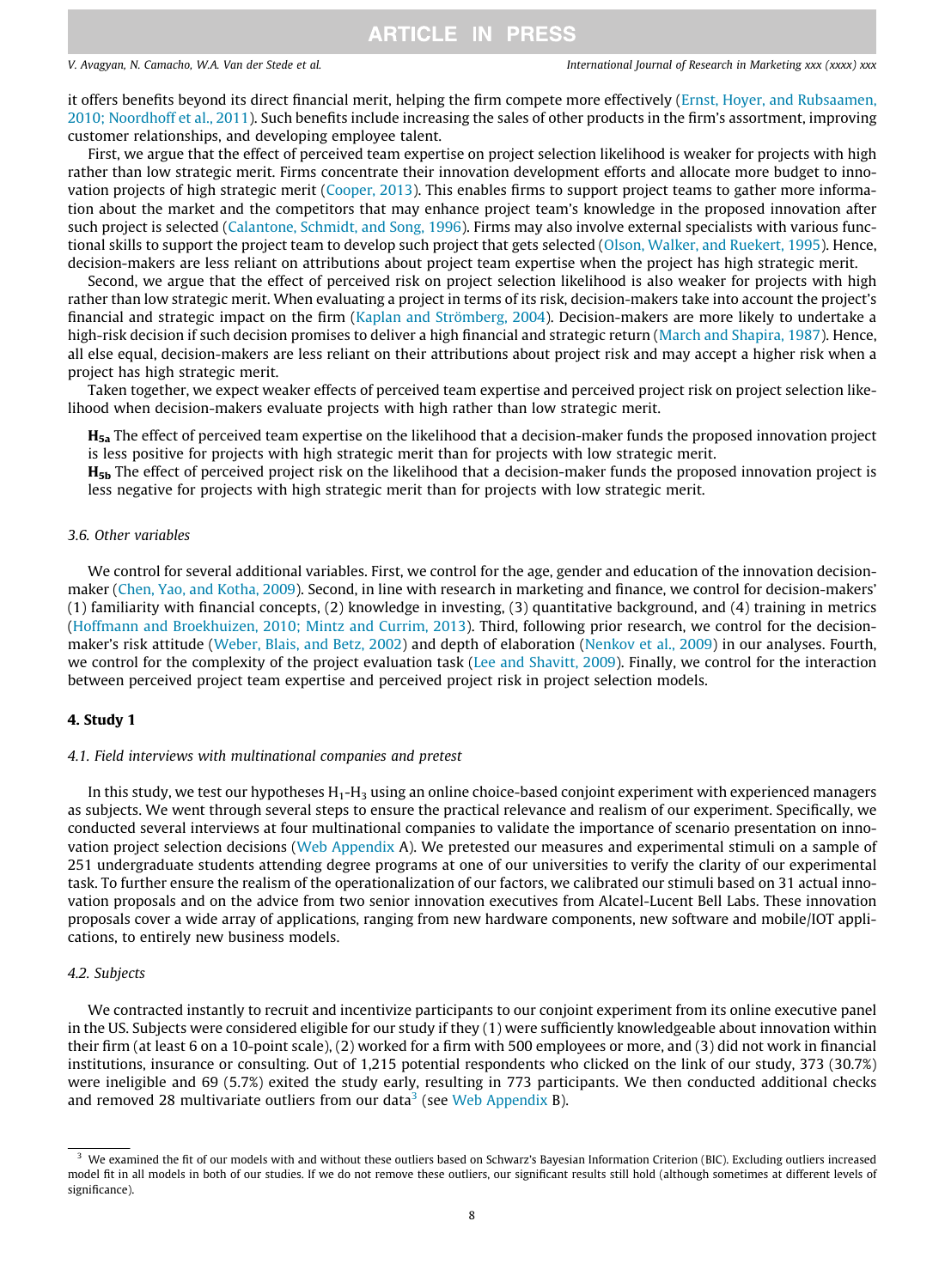Our final sample consists of 745 managers with an average age of 39.7 years, 40.5% female, 91.5% holding a bachelor's degree or higher, and an average tenure at their firm of 11.5 years. The sample participants were highly knowledgeable about innovation within their firm (an average of 8.7 on a 10-point scale) and reported high knowledge and experience of investing in general (5.3 and 5.2, respectively, on a 7-point scale).

#### 4.3. Experimental procedures

At the start of our experiment, subjects read a vignette depicting a hypothetical situation in which they worked for a leading global telecommunications equipment supplier Telforce and had to select which innovation projects to fund (see Web Appendix B). To ensure the truthfulness of participants' project selection decisions, we informed participants that the best performing participant would earn a reward of \$250 (see Web Appendix B for our reward mechanism).

Next, we administered our choice-based conjoint task. We created six unique innovation projects (or profiles, in conjoint terminology) based on our experimental manipulation of two factors: type of innovation (core vs. transformational) and scenario presentation (no scenarios, small-range, and large-range scenarios). We distinguished small-range and large-range scenario presentation because prior studies suggest that decision-makers' attributions may vary depending on the range between scenarios ([Du et al., 2011; Schoemaker, 1993](#page-18-0)). Our experimental design thus enables us to test empirically whether our theoretical arguments regarding the moderating effect of type of innovation in  $H_1$  and  $H_2$  hold for different ranges between scenarios.

We constructed all possible pairs of these six projects [\(Louviere and Woodworth, 1983\)](#page-18-0), resulting in 15 choice tasks. In each choice task, the participant had to evaluate two innovation projects described by their financial projections and by a description of the type of project. Next, she had to select which of the two projects she would fund. Our pretests revealed that 15 choice tasks did not constitute an inordinate cognitive burden on participants. We randomized the order of pairs and the order of profiles within each pair to rule out order effects ([Criscuolo et al., 2021\)](#page-18-0).

We manipulated type of innovation by varying the extent to which the proposed innovation targets new markets with a new product. We ensured that transformational innovations, as compared to core innovations, had (1) a higher CCF in the normal-case scenario and (2) a lower probability of occurrence of the normal-case scenario.<sup>4</sup> Specifically, following [Day](#page-18-0) [\(2007\)](#page-18-0), we designed the CCF in the normal-case scenario for transformational innovations to be \$30 M after five years with a low probability of occurrence (20%), whereas for core innovations, we designed the CCF in the normal-case scenario to be \$7.5 M after five years with a high probability of occurrence (80%). We based this value on the CCFs of the transformational projects among the Alcatel-Lucent Bell Labs' projects we examined. Finally, we also based the required investment and target return of each project on the projects from Alcatel-Lucent Bell Labs (see all conjoint profiles in Web Appendix B).

To manipulate scenario presentation, we again used Alcatel-Lucent Bell Labs' innovation projects. About 40% of the projects we examined contained scenarios. In the ''no scenarios" level, we presented CCFs only in the normal-case scenario without any mention of best- or worst-case scenarios. To determine the ''small-range" and ''large-range" scenario levels, we proceeded as follows. We consider the size of the scenario range as the difference between the CCFs in the best- and worst-case scenarios relative to the CCFs in the normal-case scenario. We used the Alcatel-Lucent Bell Labs' projects with below-median scenario range to construct the small-range scenario level, which is equal to 4/3 of the CCFs in the normal-case scenario. For the large-range scenario level, a similar procedure resulted in a range that is four times larger than the range in the small-range scenario level (i.e., 16/3 of the CCFs in the normal-scenario case).

#### 4.4. Measures

After the 15 pairwise project selection decisions, we presented again the six unique projects, one at a time and in a random order, and measured the perceived team expertise and the perceived risk of each project (see Web Appendix B). We used three items (i.e., expert, experienced, and knowledgeable) to measure the perceived team expertise on seven-point scales (adapted from [Ohanian, 1990\)](#page-18-0), and a numerical rating scale ranging from 0 ("not at all risky") to 100 ("extremely risky") to measure perceived project risk ([Weber and Hsee, 1998](#page-19-0)).

After conducting our experimental task and measuring expertise and risk perceptions, we administered the rest of our measures (we provide all measures, their respective sources, and their reliabilities in Web Appendix E). We adopted scales widely used in prior research for all our constructs. To ensure truthfulness and reduce inattentive or careless responses, we used different scale formats and guaranteed respondents full anonymity [\(Podsakoff et al., 2003\)](#page-19-0).

### 4.5. Model specification and estimation

Let us denote each project by  $j = 1, \ldots, 6$  and each choice set by  $k = 1, \ldots, 15$ . We denote project j appearing in choice set k by  $j(k)$ . We estimate two hierarchical linear models to test hypotheses  $H_1$  and  $H_2$ , which pertain to the effects of scenario

<sup>&</sup>lt;sup>4</sup> Note that our operationalization of the type of innovation factor encompasses (i) the extent to which the proposed innovation targets new markets with a new product, (ii) the CCF in the normal-case scenario, and (iii) the probability of the normal-case scenario. This operationalization follows prior literature (e.g., [Day 2007;](#page-18-0) [Rosenkopf and McGrath 2011](#page-19-0)). Thus, manipulating type of innovation orthogonally to the probability of normal-case scenario is infeasible. As such, our intent is not to test separate effects of each of these components of type of innovation.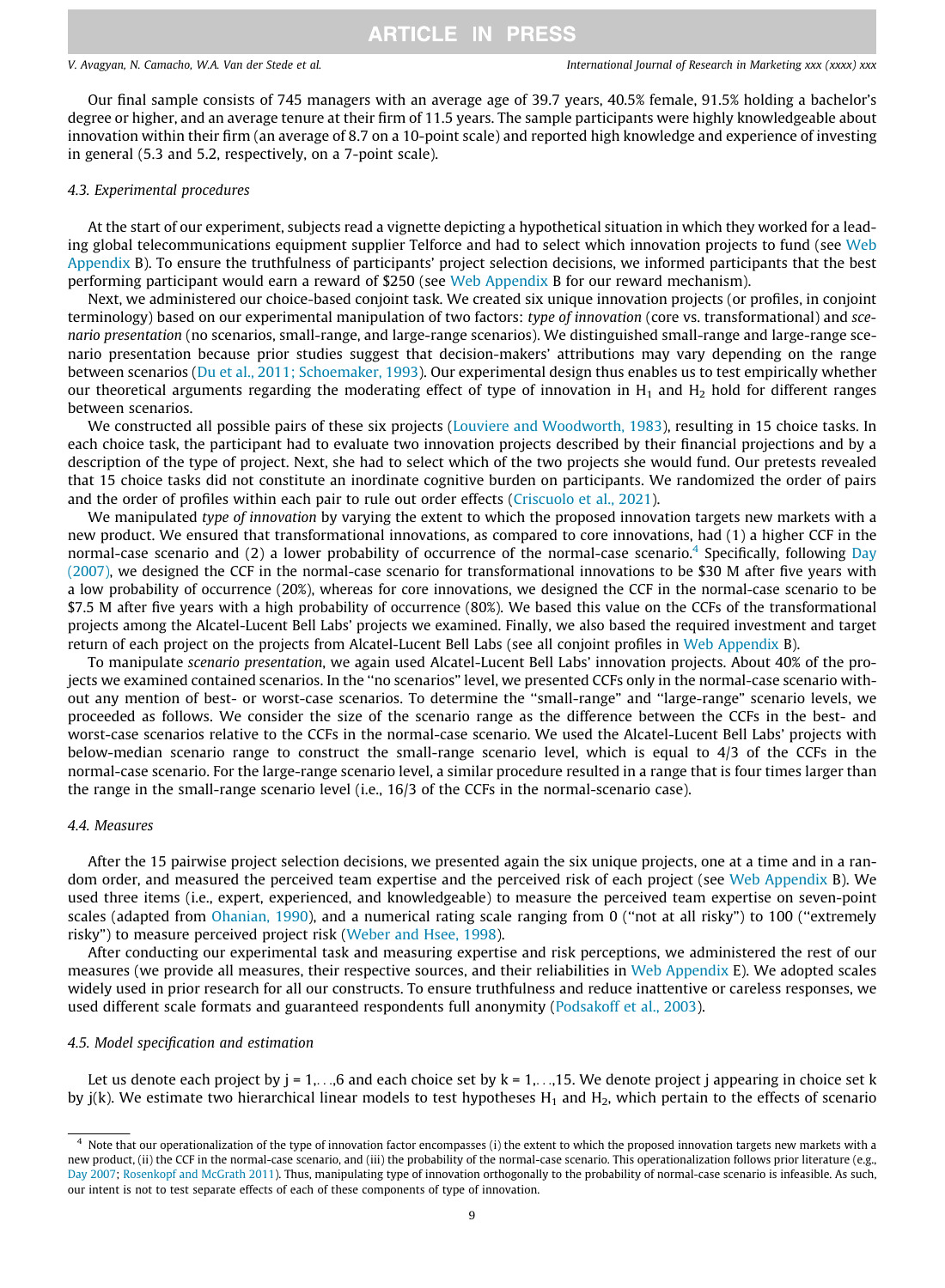<span id="page-9-0"></span>presentation (SCENARIOS<sub>i</sub>), innovation type (INNOV\_TYPE<sub>i</sub>) and their interaction on perceived expertise (Eq. (1)) and on perceived risk (Eq.  $(2)$ ). We control for several subject-specific control variables (**Controls**<sub>i</sub>). We include subject- and projectspecific error terms in the model ( $\varepsilon_{\text{ii,E}}$  and  $\varepsilon_{\text{ii,R}}$ , for the expertise and risk equations, respectively), which we assume to be independently normally distributed with mean zero. To capture unobserved heterogeneity among subjects, we model the parameters capturing the effects of our conjoint factors as random coefficients with their own error terms ( $v_{i,E}$  for expertise and  $v_{ik}$  for risk). We assume that these error terms are independently and normally distributed with mean zero and are independent of the residuals ( $\varepsilon_{\text{ij},E}$  and  $\varepsilon_{\text{ji},R}$ ). We estimate these models using restricted maximum likelihood.

EXPERTIES<sub>Eij</sub> = 
$$
(\beta_{0,E} + v_{0i,E}) + (\beta_{1,E} + \beta_{2,E} \times \text{INNOV\_TYPE}_j + v_{1i,E}) \times \text{SCENARIOS}_j + (\beta_{3,E} + v_{2i,E}) \times \text{INNOV\_TYPE}_j
$$
  
+  $\beta_{4,E} \times \text{Controls}_i + \varepsilon_{ij,E}$ , (1)

$$
RISK_{ij} = (\beta_{0,R} + \nu_{0i,R}) + (\beta_{1,R} + \beta_{2,R} \times INNOV\_TYPE_j + \nu_{1i,R}) \times SCENARIOS_j + (\beta_{3,R} + \nu_{2i,R}) \times INNOV\_TYPE_j
$$
  
+  $\beta_{4,R} \times$  **Controls**<sub>i</sub> +  $\varepsilon_{ij,R}$ . (2)

To model managers' project selection decisions, we use a mixed logit specification with repeated choices ([Revelt and](#page-19-0) [Train, 1998](#page-19-0)). The mixed logit model circumvents several limitations of the standard logit model by allowing for random taste variation, unrestricted substitution patterns, and correlation in unobserved factors over choice sets and does not impose the independence from irrelevant alternatives assumption [\(Train, 2009](#page-19-0)).

Let us denote the utility that manager i obtains from selecting project j appearing in choice set k by  $U_{i i(k)}$ . To test  $H_{3a}$  and  $H_{3b}$ , we express  $U_{i(k)}$  as a function of manager i's perceptions regarding project j's team expertise (EXPERTISE<sub>ij(k)</sub>) and risk  $(RISK_{i(k)})$ , the interaction between expertise and risk and an unobserved individual, project and choice set specific error term  $(\varepsilon_{\text{ii(k)}})$  that captures unexplained variance in managers' preferences for different innovation projects (Eq. (3)). To allow for heterogeneity in managers' preferences for observable project characteristics, we model the parameters  $(\beta)$  in our model as random coefficients with their own error terms  $(v_i)$ . We allow for different variances for these error terms and assume that they are independently and normally distributed. We assume that the error terms ( $\varepsilon_{ij(k)}$ ) are iid extreme value, independent of observed variables and coefficients.

$$
U_{ij(k)} = \beta_0 + (\beta_1 + \nu_{1i}) \times EXPERTIES_{ij(k)} + (\beta_2 + \beta_3 \times EXPERTIES_{ij(k)} + \nu_{2i}) \times RISK_{ij(k)} + \varepsilon_{ij(k)}.
$$
\n(3)

Eq. (4), in turn, tests the same relationship while including scenario presentation, type of innovation and their interaction in the model, allowing us to account for the influence of scenario presentation on innovation project selection decisions beyond its influence through project team expertise and perceived risk of the project:

$$
U_{ij(k)} = \beta_0 + (\beta_1 + \nu_{1i}) \times \text{EXPERTIES}_{ij(k)} + (\beta_2 + \beta_3 \times \text{EXPERTIES}_{ij(k)} + \nu_{2i}) \times \text{RISK}_{ij(k)} + (\beta_4 + \nu_{3i}) \times \text{INNOV\_TYPE}_{j(k)} + (\beta_5 + \beta_6 \times \text{INNOV\_TYPE}_{j(k)} + \nu_{4i}) \times \text{SCENARIOS}_{j(k)} + \varepsilon_{ij(k)}.
$$
\n
$$
(4)
$$

To estimate the model parameters in Eqs. (3) and (4), we assume that decision-makers make utility-maximizing project selection decisions. We use the utility functions specified in Eqs.  $(3)$  and  $(4)$  to derive, using the conditional logit formula, the probability that manager i chooses to fund project j in choice set k. We estimate our models using simulated maximum likelihood. The resulting log likelihood does not have a closed form solution. Hence, we implement the procedure proposed by [Revelt and Train \(1998\)](#page-19-0) to simulate the likelihood function value. We use 50 Halton draws in our simulations.

#### 4.6. Results and discussion

[Table 2](#page-10-0) presents the estimation results for Study 1. Unless otherwise mentioned, we use effects coding for the type of innovation factor (where core is coded as  $-1$  and transformational as 1) and dummy coding for the scenario presentation factor (where small-range scenario is coded as 1 if small-range scenarios are presented, 0 otherwise; and large-range scenario is coded 1 if large-range scenarios are presented, 0 otherwise). For this and subsequent analyses, we compute variance inflation factors (VIFs) for all independent variables. The maximum VIF is 3.2, indicating that multicollinearity is not a threat.

Scenario Presentation and Perceived Expertise. Columns 2 and 3 of [Table 2](#page-10-0) present the results of our perceived expertise model (Eq. (1)). We find that the model has a better fit (see [Table 2;](#page-10-0) AIC = 12,795; BIC = 12,833) compared to a model without random coefficients. In line with  $H_1$ , we find that the effect of scenario presentation on perceived team expertise is more positive for transformational than for core innovation projects both for small-range scenario presentation ( $\beta$  = 0.07,  $p < .05$ ) and large-range scenario presentation ( $\beta = 0.06$ ,  $p < .05$ ).

Additional findings deserve mention. First, although we made no formal prediction, we examine the effects of scenario presentation on the perceived expertise for small and large ranges. We find that small-range scenarios increase the perceived expertise ( $\beta$  = 0.16,  $p < .01$ ) but large-range scenarios decrease the perceived expertise ( $\beta$  = -0.11,  $p < .01$ ).

Second, to identify the marginal effects of small- and large-range scenarios on perceived expertise for core and transformational innovations, we dummy code the type of innovation (i.e., the focal level of type of innovation is coded as 0 and the other level as 1) and then re-estimate Eq. (1). We find that, for core innovations, small-range scenarios increase ( $\beta$  = 0.09,  $p < .05$ ), whereas large-range scenarios decrease, perceived team expertise ( $\beta = -0.17$ ,  $p < .01$ ). For transformational innovations, while small-range scenarios increase the perceived expertise ( $\beta$  = 0.23, p < .01), the effect of large-range scenarios is not significant ( $\beta$  = -0.05, p > .10).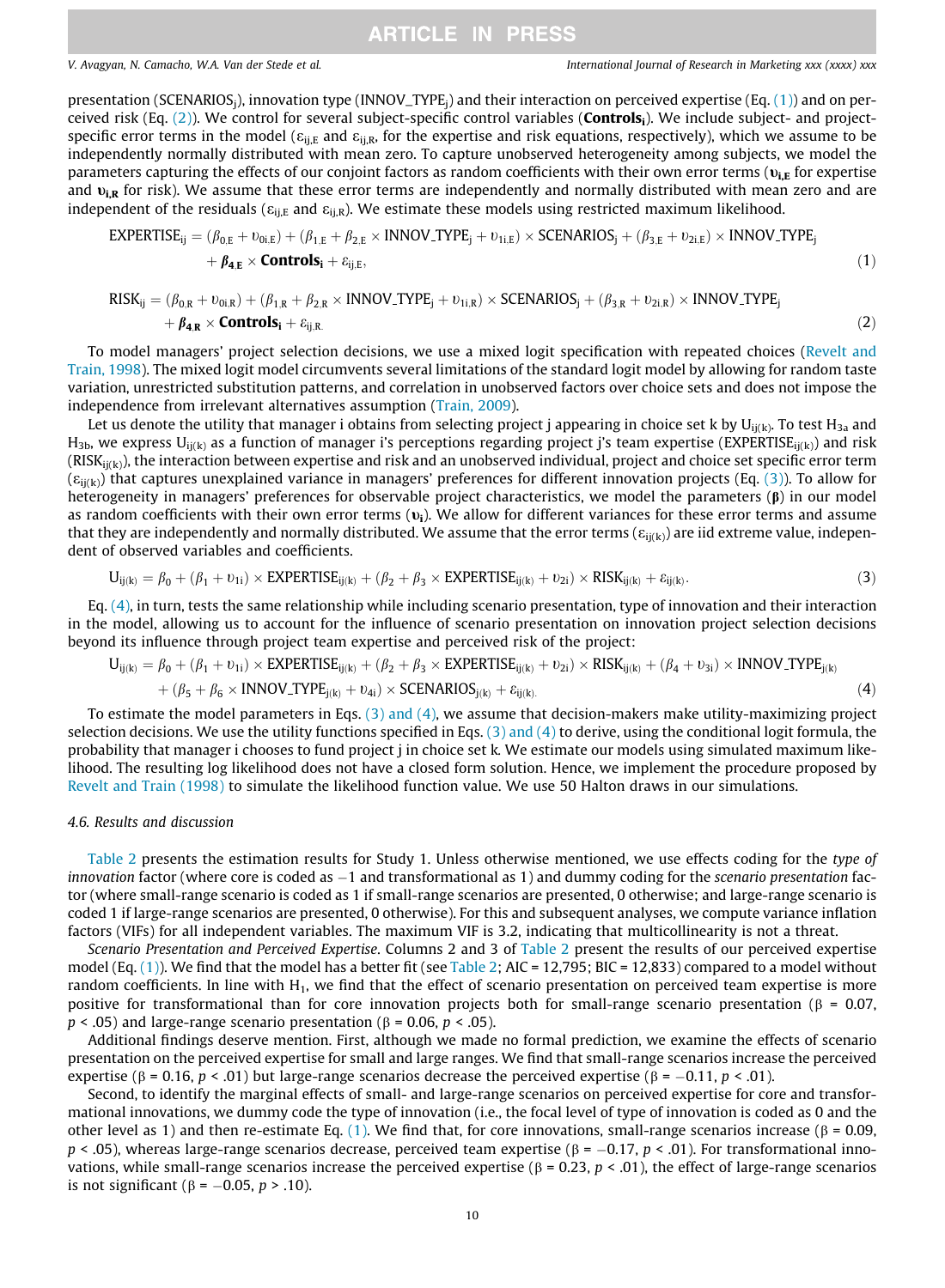#### <span id="page-10-0"></span>Table 2

Study 1: Parameter estimates for the perceived expertise and perceived risk models.

|                                                | <b>Perceived expertise</b> |                     |       |           | <b>Perceived risk</b> |                     |        |          |
|------------------------------------------------|----------------------------|---------------------|-------|-----------|-----------------------|---------------------|--------|----------|
|                                                | Parameter                  | $SE$ <sup>a,b</sup> |       | Hyp.      | Parameter             | $SE$ <sup>a,b</sup> |        | Hyp.     |
| Intercept                                      | 2.78                       | 0.28                | ***   |           | 16.93                 | 5.11                | ***    |          |
| Std. Dev. of Random Coefficient                | 0.75                       | 0.20                | ***   |           | 12.03                 | 3.61                | $***$  |          |
| <b>Conjoint Factors</b>                        |                            |                     |       |           |                       |                     |        |          |
| Innovation Type (Transformational $= 1$ )      | $-0.22$                    | 0.02                | ***   |           | 9.30                  | 0.53                | ***    |          |
| Std. Dev. of Random Coefficient                | 0.28                       | 0.01                | ***   |           | 7.71                  | 0.37                | ***    |          |
| Small-Range Scenarios                          | 0.16                       | 0.03                | ***   |           | $-1.55$               | 0.72                | $* *$  |          |
| Std. Dev. of Random Coefficient                | 0.10                       | 0.02                |       |           | 9.56                  | 0.51                | ***    |          |
| Large-Range Scenarios                          | $-0.11$                    | 0.04                | $***$ |           | 14.39                 | 0.74                | ***    |          |
| Std. Dev. of Random Coefficient                | 0.63                       | 0.03                | ***   |           | 10.58                 | 0.52                | ***    |          |
| Small-Range Scenarios $\times$ Innovation Type | 0.07                       | 0.03                | $***$ | $H_1$ (+) | $-2.53$               | 0.63                | $***$  | $H_2(-)$ |
| Large-Range Scenarios $\times$ Innovation Type | 0.06                       | 0.03                | $***$ | $H_1(+)$  | $-1.27$               | 0.65                | $***$  | $H_2(-)$ |
| <b>Control Variables</b>                       |                            |                     |       |           |                       |                     |        |          |
| Depth of Elaboration on Potential Outcomes     | 0.14                       | 0.04                | ***   |           | $-1.89$               | 0.74                | $**$   |          |
| Risk Attitude in Investment Decisions          | 0.38                       | 0.05                | ***   |           | 2.80                  | 0.95                | ***    |          |
| Age                                            | $-0.01$                    | 0.00                | ***   |           | $-0.16$               | 0.06                | $***$  |          |
| Gender (Male = $1$ )                           | $-0.02$                    | 0.06                |       |           | $-2.00$               | 1.14                | $\ast$ |          |
| Education                                      | 0.00                       | 0.02                |       |           | 0.74                  | 0.36                | $* *$  |          |
| Familiarity to Financial Concepts              | $-0.01$                    | 0.04                |       |           | $-0.75$               | 0.71                |        |          |
| Knowledge in Investing                         | 0.10                       | 0.04                | $***$ |           | 1.86                  | 0.67                | $***$  |          |
| Quantitative Background                        | 0.05                       | 0.03                | $* *$ |           | 1.26                  | 0.47                | $* *$  |          |
| Training in Metrics                            | 0.11                       | 0.04                | ***   |           | 2.00                  | 0.71                | $***$  |          |
| <b>Task Complexity</b>                         | 0.00                       | 0.02                |       |           | 1.61                  | 0.42                | ***    |          |
| N (number of observations)                     | 4.470                      |                     |       |           | 4.470                 |                     |        |          |
| Akaike information criterion (AIC)             | 12.795                     |                     |       |           | 40.378                |                     |        |          |
| Bayesian information criterion (BIC)           | 12.833                     |                     |       |           | 40,416                |                     |        |          |

Notes: We use effects coding for the type of innovation factor (where core  $= -1$  and transformational  $= 1$ ). We use dummy coding for the scenario presentation factors (i.e., small-range scenario = 1 if small-range scenarios are presented, 0 otherwise; large-range scenario = 1 if large-range scenarios are presented, 0 otherwise). We use dummy coding for gender (gender = 1 for males, 0 for females).

a. We computed the significance levels for the main parameters (i.e., the population means) from t-tests.

b. We computed the significance levels for the variances of the random coefficients from z-tests.

 $* p < .10, ** p < .05, ** p < .01.$ 

Third, when no scenarios are presented, decision-makers perceive the project teams of transformational innovations as less expert than those of core innovations ( $\beta$  = -0.22,  $p < .01$ ).

Fourth, for the control variables, we find that decision-makers' depth of elaboration on potential outcomes ( $\beta$  = 0.14,  $p < .01$ ) and risk-seeking attitude ( $\beta = 0.38$ ,  $p < .01$ ) have a positive influence, whereas decision-makers' age has a negative influence ( $\beta$  = -0.01,  $p < .01$ ) on the perceived team expertise. Finally, decision-makers' general knowledge in investing ( $\beta$  = 0.10,  $p$  < .05), quantitative background ( $\beta$  = 0.05,  $p$  < .05) and level of training in metrics ( $\beta$  = 0.11,  $p$  < .01) all have a positive influence on perceptions of expertise.

Scenario Presentation and Perceived Risk. Columns 5 and 6 of Table 2 present the results of our perceived risk model (Eq.  $(2)$ ). We find that the model has a better fit (see Table 2; AIC = 40,378; BIC = 40,416) compared to a model without random coefficients. Supporting H2, we find that the effect of scenario presentation on perceived project risk is more negative (for small-range scenarios;  $\beta = -2.53$ ,  $p < .01$ ) and less positive (for large-range scenarios;  $\beta = -1.27$ ,  $p < .05$ ) for transformational than for core innovations.

Additional findings deserve mention. First, we find that small-range scenarios decrease ( $\beta = -1.55$ ,  $p < .05$ ), while largerange scenarios increase the perceived project risk ( $\beta$  = 14.39, p < .01). Second, through marginal effect analysis, we find that, for core innovations, the effect of small-range scenario presentation on perceived project risk is not significant ( $\beta$  = 0.97,  $p > .10$ ) and only large-range scenario presentation increases the perceived risk ( $\beta = 15.65$ ,  $p < .01$ ). For transformational innovations, we find that small-range scenarios decrease ( $\beta = -4.08$ ,  $p < .01$ ), whereas large-range scenarios increase the perceived risk ( $\beta$  = 13.10,  $p < 0$ 1). Third, we find that transformational innovations are perceived as riskier than core innovations  $(\beta = 9.30, p < .01)$ . Fourth, in terms of the control variables, we find that decision-makers with higher (vs. lower) depth of elaboration on potential future outcomes ( $\beta = -1.89$ ,  $p < .05$ ), older (vs. younger) decision-makers ( $\beta = -0.16$ ,  $p < .05$ ) and male (vs. female) decision-makers ( $\beta = -2.00$ ,  $p < .10$ ) tend to perceive innovation projects as less risky. In contrast, risk attitude ( $\beta$  = 2.80,  $p < .01$ ), innovation decision-makers' education ( $\beta$  = 0.74,  $p < .05$ ), general knowledge in investing ( $\beta$  = 1.86,  $p < .05$ ), quantitative background ( $\beta = 1.26$ ,  $p < .05$ ), and level of training in metrics ( $\beta = 2.00$ ,  $p < .05$ ) all tend to increase decision-makers' risk perceptions. Perceived task complexity ( $\beta$  = 1.61,  $p$  < .01) also has a positive effect on decisionmakers' project risk perceptions.

Project Selection Decisions. Columns 2 and 3 of [Table 3](#page-11-0) present the parameter estimates of the model described in Eq. [\(3\)](#page-9-0). Supporting H<sub>3a</sub> and H<sub>3b</sub>, we find that perceived expertise increases ( $\beta$  = 0.18, p < .01), while perceived risk decreases ( $\beta$  = -0. 02,  $p < 0.01$ ), the likelihood of innovation project selection. The coefficient for the interaction between the perceived expertise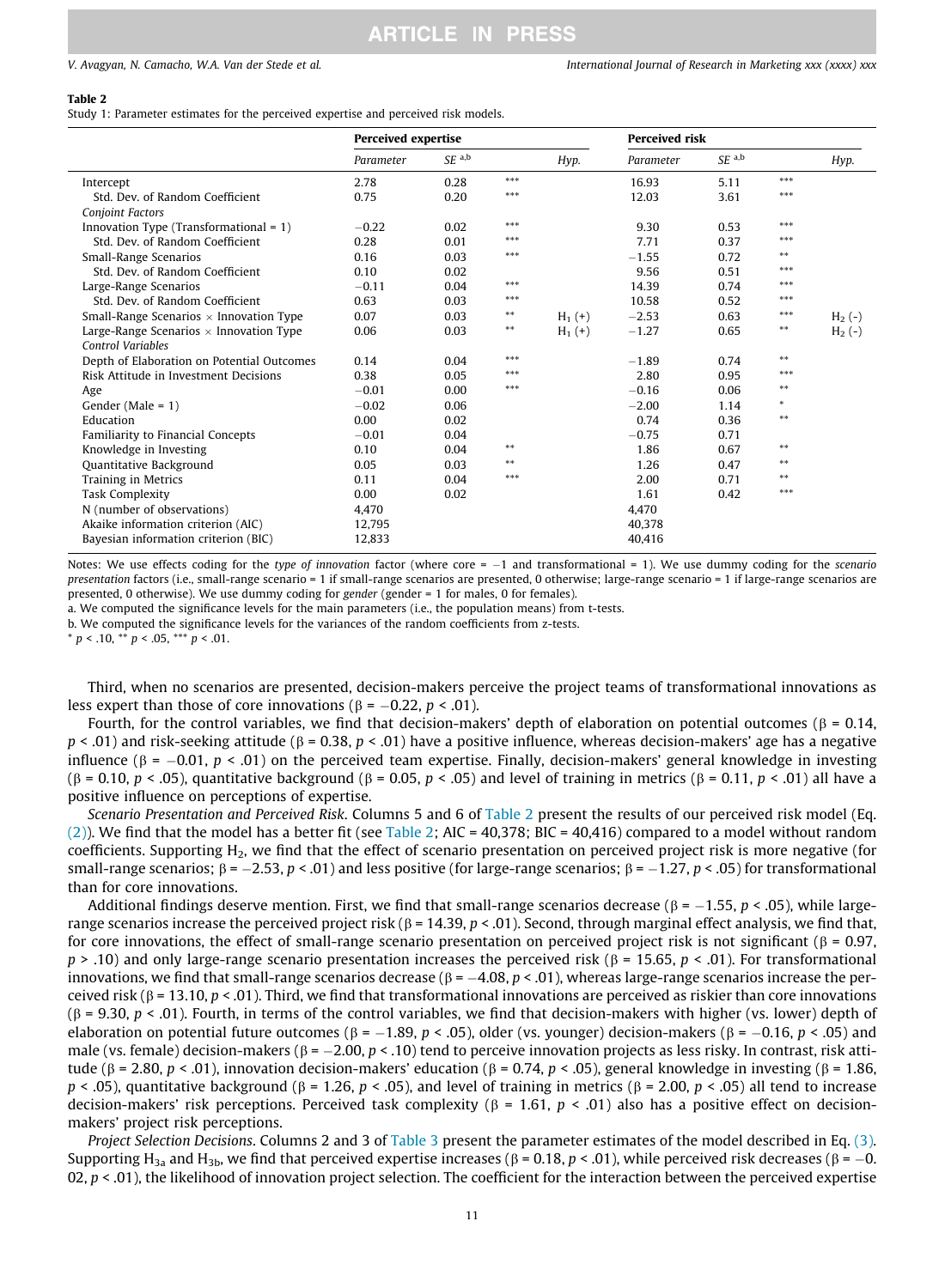#### <span id="page-11-0"></span>Table 3

Study 1: Parameter estimates for the project selection models (mixed logit models with repeated choices).

|                                                                                                                                                                      | <b>Baseline Project</b><br><b>Selection Model</b><br>(Perceived Expertise and Risk) |                      |                          |                            | <b>Full Project</b><br><b>Selection Model</b><br>(incl. Scenario Presentation and<br>Interactions) |                      |                       |                            |
|----------------------------------------------------------------------------------------------------------------------------------------------------------------------|-------------------------------------------------------------------------------------|----------------------|--------------------------|----------------------------|----------------------------------------------------------------------------------------------------|----------------------|-----------------------|----------------------------|
|                                                                                                                                                                      | Parameter                                                                           | SE <sup>a</sup>      |                          | Hyp.                       | Parameter                                                                                          | SE <sup>a</sup>      |                       | Hyp.                       |
| Expertise<br>Std. Dev. of Random Coefficient<br>Risk                                                                                                                 | 0.18<br>0.38<br>$-0.02$                                                             | 0.03<br>0.04<br>0.00 | ***<br>***<br>***<br>*** | $H_{3a}(+)$<br>$H_{3h}(-)$ | 0.10<br>0.02<br>$-0.01$                                                                            | 0.03<br>0.09<br>0.00 | $***$<br>$***$<br>*** | $H_{3a}(+)$<br>$H_{3b}(-)$ |
| Std. Dev. of Random Coefficient<br>Expertise $\times$ Risk<br><b>Conjoint Factors</b>                                                                                | 0.02<br>0.00                                                                        | 0.00<br>0.00         | $***$                    |                            | 0.01<br>0.00                                                                                       | 0.00<br>0.00         | $\ast$                |                            |
| Innovation Type (Transformational $= 1$ )<br>Std. Dev. of Random Coefficient<br>Small-Range Scenarios                                                                |                                                                                     |                      |                          |                            | $-0.12$<br>0.77<br>0.78                                                                            | 0.03<br>0.03<br>0.03 | $***$<br>***<br>***   |                            |
| Std. Dev. of Random Coefficient<br>Large-Range Scenarios<br>Std. Dev. of Random Coefficient                                                                          |                                                                                     |                      |                          |                            | 0.40<br>$-0.51$<br>0.62                                                                            | 0.04<br>0.03<br>0.04 | ***<br>***<br>$***$   |                            |
| Small-Range Scenarios $\times$ Innovation Type<br>Large-Range Scenarios $\times$ Innovation Type<br>N (number of observations)<br>Akaike information criterion (AIC) | 22,350<br>14,299                                                                    |                      |                          |                            | 0.11<br>$-0.13$<br>22,350<br>12,558                                                                | 0.04<br>0.02         | $***$<br>***          |                            |
| Bayesian information criterion (BIC)                                                                                                                                 | 14,339                                                                              |                      |                          |                            | 12,663                                                                                             |                      |                       |                            |

Notes: The dependent variable is a binary choice variable indicating whether or not a participant decided to fund an innovation project. Given the nonlinearity in logit specifications, we center Expertise and Risk at the mean and use effects coding for the type of innovation (where core = -1 and transformational = 1) and the scenario presentation factors (i.e., small-range scenario = 1 if small-range scenarios are presented, 0 if large-range scenarios are presented, and -1 otherwise; large-range scenario = 1 if large-range scenarios are presented, 0 small-range scenarios are presented, and -1 otherwise). a. We computed the significance levels from z-tests.

\*  $p < .10$ , \*\*  $p < .05$ , \*\*\*  $p < .01$ .

and the perceived risk is positive and significant ( $\beta$  = 0.002,  $p$  < .05). However, due to the nonlinearity in logit specifications, the sign and significance of the interaction coefficient may not indicate the true direction and true statistical significance of the interaction effect ([Hoetker, 2007](#page-18-0)). Hence, we examine the interaction effects in Table 3 using the simulation-based approach suggested by [Zelner \(2009\)](#page-19-0).<sup>5</sup> We confirm that the perceived expertise has a positive and significant moderating effect on the effect of perceived risk on project selection likelihood.

Columns 5 and 6 of Table 3 present the results of the model described in Eq. [\(4\).](#page-9-0) We find that the full model, which includes the effects of scenario presentation, type of innovation and an interaction term between these variables, has the best fit (see Table 3; AIC<sub>FULL</sub> = 12,558 vs. AIC<sub>BASELINE</sub> = 14,299; BIC<sub>FULL</sub> = 12,663 vs. BIC<sub>BASELINE</sub> = 14,339). The full model also has the best predictive validity using a hold-out sample (hit rate of 67.2% for the full model and 61.2% for the baseline model, both of which compare favorably to chance, which is  $50\%$ .<sup>6</sup>

In line with  $H_{3a}$  and  $H_{3b}$ , the effect of perceived expertise on project selection likelihood remains positive and significant  $(\beta = 0.10, p < .01)$  and the effect of perceived risk on project selection likelihood remains negative and significant ( $\beta = -0.01$ ,  $p \lt 0.01$ ). The moderating effect of perceived expertise on the effect of perceived risk on project selection likelihood remains positive and significant ( $\beta$  = 0.001,  $p$  < .10).

Discussion. In summary, in Study 1, we find that the effect of scenario presentation on perceived team expertise is more positive for transformational than for core innovations  $(H_1)$ . The effect of scenario presentation on perceived project risk is more negative for transformational than for core innovations  $(H_2)$ . Moreover, we find that perceived team expertise positively affects, and perceived project risk negatively affects, the likelihood of project selection  $(H_3)$ . In addition, smallrange scenarios increase perceived expertise and reduce perceived risk, whereas large-range scenarios decrease perceived expertise and increase perceived risk.

Study 1, however, accounts for the type of innovation as one aspect of the context in which project selection decisions are taken. This raises the question whether our findings from Study 1 generalize to different decision-making contexts. In addition, in Study 1, we make some assumptions in our experimental procedures to enhance its internal validity. These assumptions, however, might somewhat restrict our findings' weight. Thus, we design a second study to address these issues and further strengthen both the robustness and relevance of our findings.

<sup>5</sup> We explain in detail this approach in Web Appendix D. We check the interpretation of interaction effects using this approach for all logit specifications reported in this paper. All focal results pertaining to the interaction effects hold.

<sup>6</sup> To compute these hit rates, we re-estimate our baseline and full models on a calibration sample of respondents' first thirteen choice decisions and predict their remaining two choice decisions.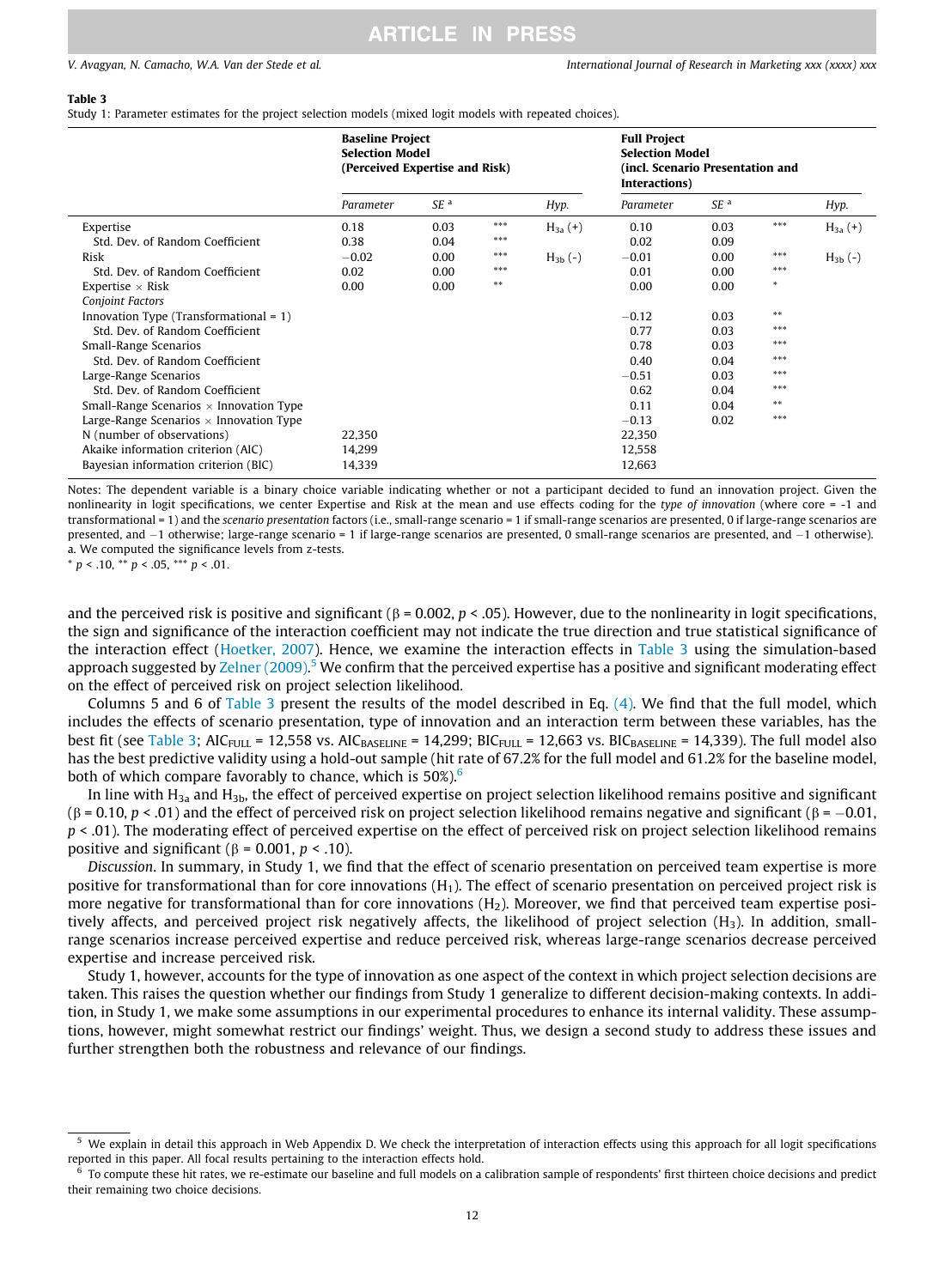#### <span id="page-12-0"></span>5. Study 2

Study 2 aims to replicate the findings of Study 1 with different experimental procedures. Study 2 also extends Study 1 by accounting for two additional aspects of the project selection decision-making context: (i) the method that project teams use to develop scenarios and (ii) the strategic merit of innovation projects as hypothesized in  $H_4$  and  $H_5$ .

### 5.1. Subjects and experimental procedures

Similar to Study 1, we used a large-scale online conjoint experiment with experienced innovation decision-makers to test our hypotheses. We pretested our measures and experimental stimuli on a sample of 192 managers. We contracted ResearchNow to run the fieldwork of the pretest and the full experiment among innovation managers from its online executive panel in the US. We used the same sampling, screening and data cleaning criteria as in Study 1. This resulted in a final sample of 1,680 managers who were 42.1 years of age on average, 31% female, 92.7% holding a bachelor's degree or higher, and an average tenure at their firm of 12.9 years. Participants were highly knowledgeable about innovation in their firm (8.4 on a 10-point scale). They also reported high knowledge and experience of investing in general, 5.3 and 5.2, respectively, and high knowledge of investing in innovation projects, 5.0, on a seven-point scale.

In Study 2, we employed the same experimental procedures as in Study 1 with the following exceptions. First, in Study 1, we deliberately manipulated the type of innovation in a way that core and transformational innovations had the same expected return after five years in the normal-case scenario. In Study 2, we relaxed this assumption as follows. The normal-case scenario of a transformational innovation project had a 25% (rather than 20%) probability of occurring. Consequently, in this study, the expected return of transformational innovations (25%  $\times$  \$30 M) was higher than that of core innovations (80%  $\times$  \$7.5 M). Our scenario presentation factor followed the same manipulation as in Study 1 with the exception that we explicitly stated that the worst- and best-case scenarios were equally likely to occur.

Second, we modified our instruction vignette to inform subjects that Telforce would accept that its entire innovation budget might be lost because of investments in projects that were not successful (Web Appendix C). To ensure truthful responses, we informed subjects that the experimental projects were disguised real projects and that we would compare their project selection decisions with the ranking of projects by Telforce's CTO and a senior innovation manager. The best performing subject would be the one whose project selection decisions were closest to this ranking, and we would reward her or him with a \$250 Amazon gift card.

Third, besides manipulating scenario presentation (no scenarios, small-range, and large-range scenarios) and type of innovation (core vs. transformational) to replicate our tests for hypotheses  $H_1$  to  $H_3$ , we manipulated two additional factors to test hypotheses  $H_4$  and  $H_5$ : the method of scenario development and strategic merit. We manipulated scenario presentation and type of innovation within subjects, as in Study 1. We manipulated the method of scenario development and the strategic merit between subjects. In other words, each participant was randomly assigned to one of the four conditions based on our 2  $\times$  2 manipulation of the scenario development method (intuitive vs. analytical) and strategic merit (high vs. low), and had to make project selection decisions among combinations of the six innovation project profiles.

To manipulate the method of scenario development, we provided information whether project teams used their intuition (''intuitive") or conducted a thorough analysis of the different scenarios they presented (''analytical" - [Dane and Pratt, 2007;](#page-18-0) [Schoemaker, 1995](#page-18-0)). To manipulate strategic merit, we varied the extent to which the proposed innovations generated benefits for the firm beyond their financial merit [\(Ernst, Hoyer, and Rubsaamen, 2010; Noordhoff et al., 2011](#page-18-0)). Specifically, in a ''high" (''low") strategic merit level, all projects generated a high (low) increase in the sales of other products in the firm's assortment, improvement of current customer relationships, and development of employee talent (see Web Appendix C).

Fourth, in the choice tasks of Study 1, we did not allow a no-choice option. One may argue, however, that in practice decision-makers may sometimes not be willing to fund any project during project selection decisions. To account for this, we allowed a no-choice option in our second study. To ensure design efficiency, we generated Bayesian D-optimal choice design ([Sandor and Wedel, 2001\)](#page-19-0). This resulted in 11 choice tasks consisting of three possible choice options in each set: two innovation projects and a no-choice option (see Web Appendix C). We randomized the order of choice sets for each participant.

### 5.2. Measures

We used the same measurement approach as in Study 1 with two exceptions. First, we measured perceived team expertise and project risk before project selection decisions. For each of the 11 choice tasks, we measured participants' perceptions regarding the team expertise and the risk of the two innovation projects in a choice task. Hence, for each participant, we obtained 22 evaluations of perceived expertise and risk. Second, we measured these two variables using a 10-point scale with the same scale type and response format to facilitate participants' task (Web Appendix C). After measuring perceived expertise and risk and obtaining participants' project selection decisions, we inventoried the same control variables as those obtained in Study 1.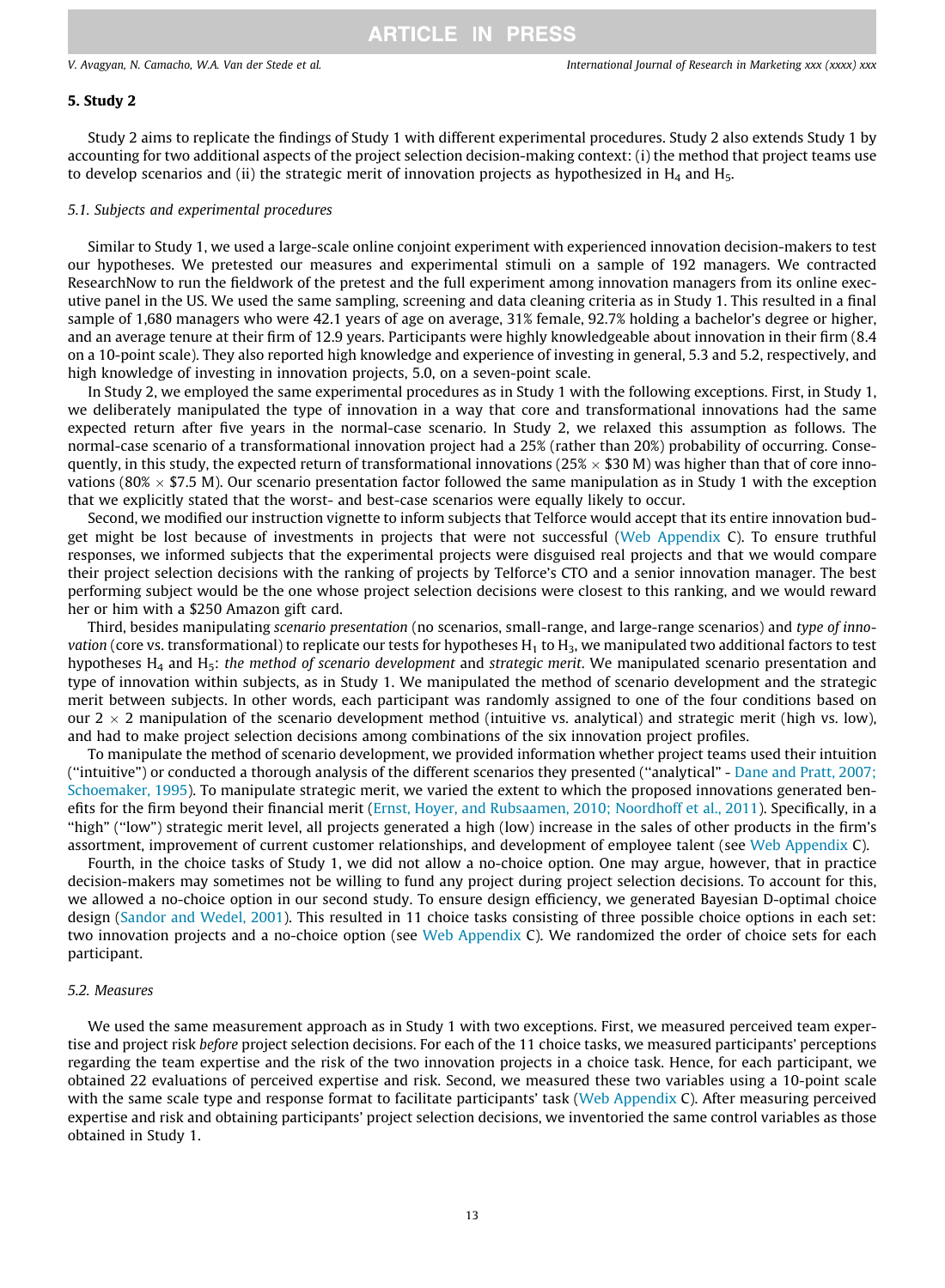#### 5.3. Model specification and estimation

We follow the same general model specification and estimation procedures as in Study 1 with the exceptions that we account (i) for the method of scenario development and strategic merit manipulations in all our models and (ii) for the presence of a no-choice alternative in our project selection models (see Web Appendix C for details).

#### 5.4. Results and discussion

Replication Tests of  $H_1$  and  $H_2$ . Columns 2 and 3 and columns 5 and 6 of Table 4 present the results of our perceived expertise and risk models. We again find that our perceived expertise and risk models fit the data well (see Table 4; AIC<sub>E</sub> = 142,040 and BIC<sub>E</sub> = 142,091; AIC<sub>R</sub> = 152,060 and BIC<sub>R</sub> = 152,111) compared to models without random coefficients. The results in Table 4 replicate Study 1 and are consistent with our hypotheses  $H_1$  and  $H_2$  both for small- and large-range scenario presentation. One difference, as compared with Study 1: the effect of large-range scenarios on perceived team expertise is positive  $(\beta = 0.65, p < .01)$ .

Replication Tests of  $H_3$ . Columns 2 and 3 and columns 5 and 6 of [Table 5](#page-14-0) present the parameter estimates of the baseline and full project selection models. We again find that the full model has the best fit (see [Table 5](#page-14-0); AIC<sub>FULL</sub> = 29,318 vs.  $AIC_{BASELINE}$  = 29,769; BIC<sub>FULL</sub> = 29,443 vs. BIC<sub>BASELINE</sub> = 29,814) and the best predictive validity, again using the last two choices as a holdout sample (hit rate of 68.4% for the full and 67.1% for the baseline models, both of which compare favorably to chance, which is 33.33%).

The results in [Table 5](#page-14-0) replicate  $H_{3a}$  and  $H_{3b}$ . One difference, as compared to Study 1, is that the coefficient for the interaction between perceived team expertise and perceived project risk is positive but not significant in both the baseline and full project selection models.

Method of Scenario Development and Project Selection. In support of H<sub>4a</sub>, we find that the effect of perceived expertise on project selection likelihood is more positive when project teams develop scenarios intuitively than when they develop sce-

#### Table 4

Study 2: Parameter estimates for the perceived expertise and perceived risk models.

|                                                | <b>Perceived expertise</b> |                     |       |          | <b>Perceived risk</b> |                     |            |          |
|------------------------------------------------|----------------------------|---------------------|-------|----------|-----------------------|---------------------|------------|----------|
|                                                | Parameter                  | $SE$ <sup>a,b</sup> |       | Hyp.     | Parameter             | $SE$ <sup>a,b</sup> |            | Hyp.     |
| Intercept                                      | 2.56                       | 0.30                | $***$ |          | 2.93                  | 0.30                | $***$      |          |
| Std. Dev. of Random Coefficient                | 1.21                       | 0.21                | ***   |          | 1.17                  | 0.21                | ***        |          |
| <b>Conjoint Factors</b>                        |                            |                     |       |          |                       |                     |            |          |
| Innovation Type (Transformational $= 1$ )      | $-0.15$                    | 0.02                | $***$ |          | 0.49                  | 0.02                | ***        |          |
| Std. Dev. of Random Coefficient                | 0.30                       | 0.01                | ***   |          | 0.57                  | 0.01                | ***        |          |
| Small-Range Scenarios                          | 0.82                       | 0.03                | ***   |          | $-0.61$               | 0.04                | ***        |          |
| Std. Dev. of Random Coefficient                | 1.04                       | 0.02                | ***   |          | 1.23                  | 0.03                | ***        |          |
| Large-Range Scenarios                          | 0.65                       | 0.03                | $***$ |          | 0.70                  | 0.03                | ***        |          |
| Std. Dev. of Random Coefficient                | 1.10                       | 0.02                | ***   |          | 0.94                  | 0.02                | $***$      |          |
| Small-Range Scenarios $\times$ Innovation Type | 0.15                       | 0.02                | $***$ | $H_1(+)$ | $-0.04$               | 0.02                | $\ast$     | $H_2(-)$ |
| Large-Range Scenarios $\times$ Innovation Type | 0.05                       | 0.02                | $***$ | $H_1(+)$ | $-0.04$               | 0.02                | $\ast\ast$ | $H_2(-)$ |
| <b>Between-Subject Factors</b>                 |                            |                     |       |          |                       |                     |            |          |
| Method of Scenario Devel. (Intuitive $= 1$ )   | 0.03                       | 0.06                |       |          | $-0.04$               | 0.06                |            |          |
| Strategic Merit (High = $1$ )                  | $-0.07$                    | 0.06                |       |          | $-0.02$               | 0.06                |            |          |
| <b>Control Variables</b>                       |                            |                     |       |          |                       |                     |            |          |
| Depth of Elaboration on Potential Outcomes     | 0.08                       | 0.04                | $**$  |          | 0.13                  | 0.04                | ***        |          |
| Risk Attitude in Investment Decisions          | 0.61                       | 0.06                | $***$ |          | 0.42                  | 0.06                | ***        |          |
| Age                                            | $-0.03$                    | 0.00                | ***   |          | $-0.03$               | 0.00                | ***        |          |
| Gender (Male = $1$ )                           | $-0.22$                    | 0.08                | $**$  |          | 0.23                  | 0.08                | ***        |          |
| Education                                      | $-0.02$                    | 0.02                |       |          | 0.00                  | 0.02                |            |          |
| Familiarity to Financial Concepts              | $-0.06$                    | 0.04                |       |          | 0.00                  | 0.04                |            |          |
| Knowledge in Investing                         | 0.20                       | 0.03                | $***$ |          | 0.11                  | 0.03                | ***        |          |
| Quantitative Background                        | 0.17                       | 0.03                | ***   |          | 0.16                  | 0.03                | $***$      |          |
| Training in Metrics                            | 0.13                       | 0.04                | ***   |          | 0.06                  | 0.04                |            |          |
| <b>Task Complexity</b>                         | 0.01                       | 0.02                |       |          | 0.09                  | 0.02                | $***$      |          |
| N (number of observations)                     | 36,960                     |                     |       |          | 36,960                |                     |            |          |
| Akaike information criterion (AIC)             | 142,040                    |                     |       |          | 152,060               |                     |            |          |
| Bayesian information criterion (BIC)           | 142,091                    |                     |       |          | 152,111               |                     |            |          |

Notes: We use effects coding for the type of innovation factor (where core  $= -1$  and transformational  $= 1$ ). We use dummy coding for the scenario presentation factor (i.e., small-range scenario = 1 if small-range scenarios are presented, 0 otherwise; large-range scenario = 1 if large-range scenarios are presented, 0 otherwise), method of scenario development (i.e., method of scenario development = 1 if scenarios are developed intuitively and 0 if scenarios are developed analytically), and *strategic merit* (i.e., strategic merit = 1 for the high level, 0 for the low level). We use dummy coding for *gender* (gender = 1 for males, 0 for females).

a. We computed the significance levels for the main parameters (i.e., the population means) from t-tests.

b. We computed the significance levels for the variances of the random coefficients from z-tests.

 $*$  p < .10,  $*$  p < .05,  $**$  p < .01.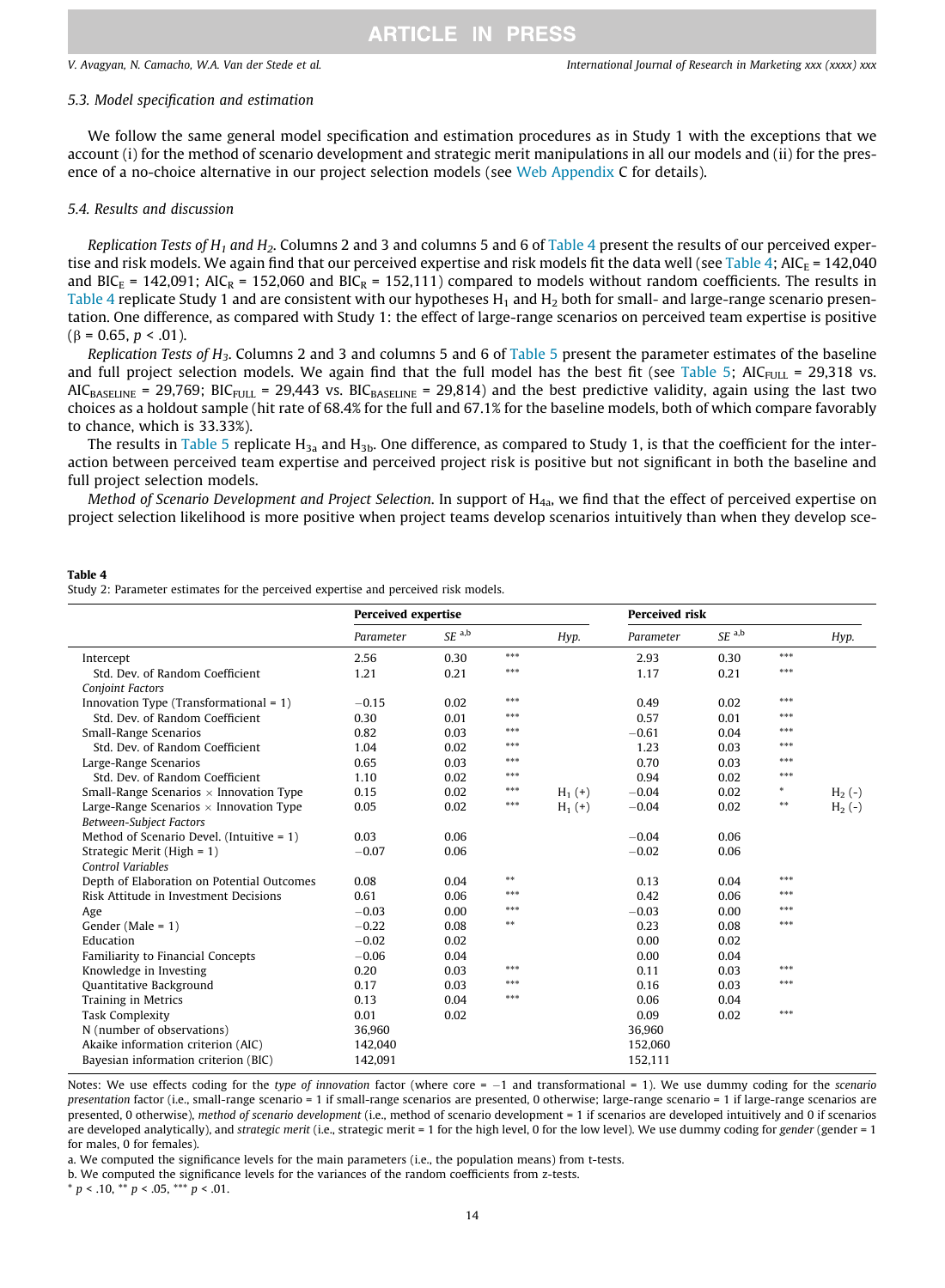#### <span id="page-14-0"></span>Table 5

Study 2: Parameter estimates for the project selection models (mixed logit models with repeated choices).

|                                                              | <b>Baseline Project</b><br><b>Selection Model</b><br>(Perceived Expertise and Risk) |                 |       | <b>Full Project</b><br><b>Selection Model</b><br>(incl. Manipulated Factors) |           |                 |        |                |
|--------------------------------------------------------------|-------------------------------------------------------------------------------------|-----------------|-------|------------------------------------------------------------------------------|-----------|-----------------|--------|----------------|
|                                                              | Parameter                                                                           | SE <sup>a</sup> |       | Hyp.                                                                         | Parameter | SE <sup>a</sup> |        | Hyp.           |
| No-Choice Constant                                           | $-2.46$                                                                             | 0.09            | ***   |                                                                              | $-2.49$   | 0.09            | ***    |                |
| Std. Dev. of Random Coefficient                              | 2.25                                                                                | 0.08            | $***$ |                                                                              | 2.25      | 0.08            | ***    |                |
| Expertise                                                    | 0.31                                                                                | 0.01            | $***$ | $H_{3a}(+)$                                                                  | 0.31      | 0.01            | ***    | $H_{3a}(+)$    |
| Risk                                                         | $-0.28$                                                                             | 0.01            | ***   | $H_{3h}(-)$                                                                  | $-0.22$   | 0.01            | $***$  | $H_{3b}(-)$    |
| Expertise $\times$ Risk                                      | 0.001                                                                               | 0.003           |       |                                                                              | 0.004     | 0.003           |        |                |
| <b>Conjoint Factors</b>                                      |                                                                                     |                 |       |                                                                              |           |                 |        |                |
| Innovation Type (Transformational $= 1$ )                    |                                                                                     |                 |       |                                                                              | $-0.02$   | 0.01            | $\ast$ |                |
| Small-Range Scenarios                                        |                                                                                     |                 |       |                                                                              | 0.38      | 0.02            | ***    |                |
| Large-Range Scenarios                                        |                                                                                     |                 |       |                                                                              | $-0.20$   | 0.02            | ***    |                |
| Small-Range Scenarios $\times$ Innovation Type               |                                                                                     |                 |       |                                                                              | 0.03      | 0.01            | $***$  |                |
| Large-Range Scenarios $\times$ Innovation Type               |                                                                                     |                 |       |                                                                              | $-0.02$   | 0.01            |        |                |
| Interactions with Between-Subject Factors                    |                                                                                     |                 |       |                                                                              |           |                 |        |                |
| Expertise $\times$ Method of Scenario Devel. (Intuitive = 1) |                                                                                     |                 |       |                                                                              | 0.04      | 0.02            | $***$  | $H_{4a}(+)$    |
| Risk $\times$ Method of Scenario Devel. (Intuitive = 1)      |                                                                                     |                 |       |                                                                              | $-0.02$   | 0.01            |        | $H_{4b}(-)$    |
| Expertise $\times$ Strategic Merit (High = 1)                |                                                                                     |                 |       |                                                                              | $-0.06$   | 0.02            | ***    | $H_{5a}(-)$    |
| Risk $\times$ Strategic Merit (High = 1)                     |                                                                                     |                 |       |                                                                              | $-0.02$   | 0.01            |        | $H_{5b}$ $(+)$ |
| N (number of observations)                                   | 55,440                                                                              |                 |       |                                                                              | 55,440    |                 |        |                |
| Akaike information criterion (AIC)                           | 29,769                                                                              |                 |       |                                                                              | 29,318    |                 |        |                |
| Bayesian information criterion (BIC)                         | 29,814                                                                              |                 |       |                                                                              | 29,443    |                 |        |                |

Notes: We center Expertise and Risk at the mean. In line with [Haaijer, Kamakura, and Wedel \(2001\),](#page-18-0) we account for the presence of no-choice alternative as follows: (i) we use effects coding for the type of innovation (where core = -1 and transformational = 1) and the scenario presentation factors (i.e., small-range scenario = 1 if small-range scenarios are presented, 0 if large-range scenarios are presented, and  $-1$  otherwise; large-range scenario = 1 if large-range scenarios are presented, 0 if small-range scenarios are presented, and  $-1$  otherwise); (ii) we code all attribute levels of no-choice alternative as 0; (iii) we add a no-choice constant that = 1 if an alternative is a no-choice option, and 0 otherwise. We use a random coefficient for the no-choice constant to account for the correlation among utilities for different alternatives that each decision-maker evaluates [\(Train 2009](#page-19-0)). We use dummy coding for the method of scenario development (i.e., method of scenario development = 1 if scenarios are developed intuitively and 0 if scenarios are developed analytically) and strategic merit (i.e., strategic merit = 1 for the high level, 0 for the low level).

a. We computed the significance levels from z-tests.

 $* p < .10, ** p < .05, ** p < .01.$ 

narios analytically ( $\beta$  = 0.04,  $p <$  0.05; see columns 5 and 6 in Table 5). We do not find a significant moderating effect of the method of scenario development on the effect of perceived project risk on project selection likelihood ( $\beta$  = -0.02, p > .10). Hence, we do not find support for  $H_{4b}$ .

Strategic Merit and Project Selection. Supporting  $H_{5a}$ , we find that the effect of perceived expertise on project selection likelihood is less positive for projects that have a high rather than low strategic merit ( $\beta = -0.06$ ,  $p < .01$ ). However, strategic merit does not significantly moderate the effect of perceived risk on project selection likelihood ( $\beta = -0.02$ ,  $p > .10$ ). Hence, we do not find support for  $H_{5b}$ .

Discussion. In summary, Study 2 replicates our tests for hypotheses  $H_1$  to  $H_3$  with different experimental procedures and accounting for two additional project selection decision-making contexts. Study 2 also enriches our insights by showing that the effect of perceived expertise on project selection likelihood is more positive when project teams develop scenarios intuitively rather than analytically ( $H_{4a}$ ), and when projects have low rather than high strategic merit ( $H_{5a}$ ).

#### 6. Robustness checks and further analyses

One may conceive that the perceived expertise of a project team influences decision-makers' project risk perceptions. To account for this possibility, we re-estimate our perceived risk models controlling for the perceived team expertise (Web Appendix F; AIC = 40,314 and BIC = 40,353 in Study 1; AIC = 152,037 and BIC = 152,089 in Study 2). Our focal results remain robust with one borderline exception. In Study 1, the effect of small-range scenarios on perceived risk (which was significant at the 5% level) becomes insignificant ( $p = .11$ ).

Similarly, in Study 2, we conduct further analyses to study whether (1) the method of scenario development and (2) the strategic merit of the innovation project moderate the effects of scenario presentation on perceived expertise and perceived risk. We do not find these factors to have an influence on the effects of scenario presentation on perceived expertise and risk  $(AIC_E = 142,050$  and BIC<sub>E</sub> = 142,101; AIC<sub>R</sub> = 152,073 and BIC<sub>R</sub> = 152,124).

Finally, we compare the proposed models with different model specifications. First, we run our project selection models without controlling for the interaction term between perceived expertise and risk in project selection models (AIC<sub>FULL</sub> = 12,560 and BIC<sub>FULL</sub> = 12,656 in Study 1; AIC<sub>FULL</sub> = 29,318 and BIC<sub>FULL</sub> = 29,434 in Study 2). Second, we reestimate our perceived expertise and risk models including an additional variable that indicates the respondents' progress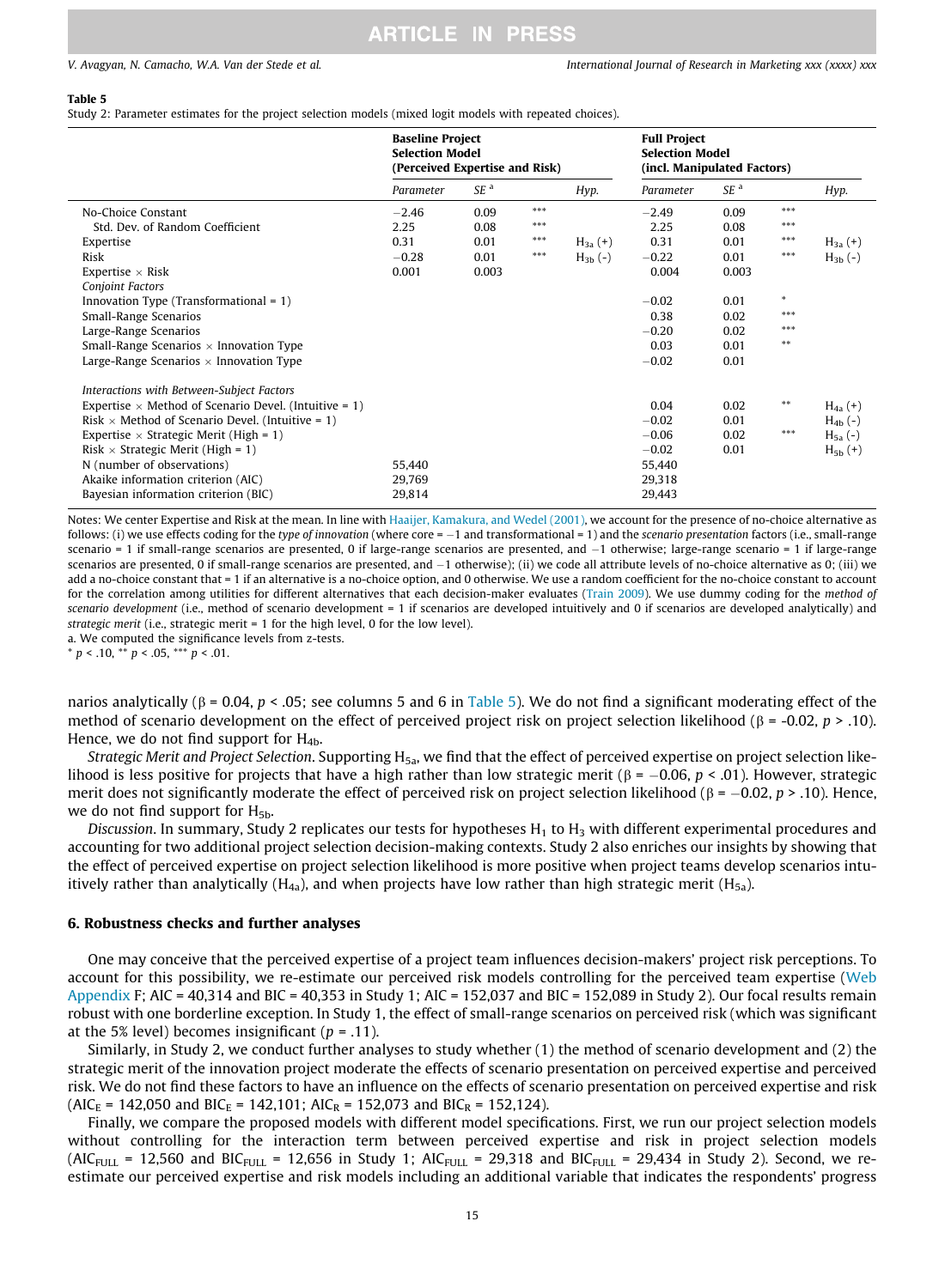<span id="page-15-0"></span>through the experiment and controls for learning or fatigue effects (AIC<sub>E</sub> = 12,803 and BIC<sub>E</sub> = 12,841, AIC<sub>R</sub> = 40,367 and  $BIC_R = 40,405$  in Study 1; AIC<sub>E</sub> = 142,050 and BIC<sub>E</sub> = 142,101, AIC<sub>R</sub> = 152,041 and BIC<sub>R</sub> = 152,092 in Study 2). All our hypothesized results hold.

#### 7. Follow-up interviews: complementary evidence

To provide direct process-related evidence for our theoretical arguments, we conducted follow-up interviews with senior executives at 11 multinational companies from several industries, all of whom had extensive experience in project selection decisions (Web Appendix A). First, our interviewees suggested that scenario presentation influences project selection through processes that are consistent with, respectively, the positive and negative team expertise attributions and the project risk-reducing and risk-increasing attributions:

''It [scenario presentation] shows, it is not a proof but it shows, that at least the team has done quite a bit of work to get to know what the market is, how the product would behave in the market, and so on..." (A global head of innovation at a multinational energy company) [Positive team expertise attribution]

''Sometimes, scenarios might mean that the team is not realistic. ... It might lead to a perception of the team not having made selections whether they want to start with the project." (A global talent acquisition manager and a former head of the innovation incubator office of a global tire manufacturer) [Negative team expertise attribution]

''The advantage of scenarios is that it ... makes the project less uncertain... When I think of scenarios in a practical sense, it allows you [the decision-maker] to think how to overcome them [the problems]." (An innovation manager at a European food and beverages producer) [Project risk-reducing attribution]

''If you put in front of people a positive and negative case, they will only see the negative. They will not see the positive." (A senior research scientist in an R&D department of an American multinational healthcare company) [Project riskincreasing attribution]

Second, consistent with our theoretical accounts, many interviewees believed that scenario presentation is more beneficial for transformational than for core projects. As an interviewee indicated, presenting scenarios in transformational projects is more challenging and, thus, project teams get more credit when they do so:

''If it is an incremental innovation, the level of uncertainty is lower, and the [project] teams are obviously more capable of doing scenarios easily. If you are working in areas of high uncertainty, so more transformational innovations, what we see is that the teams even do not know where to start from, and scenarios require a high level of abstraction." (An innovation manager at a European food and beverages producer)

Third, many of our interviewees found project team's expertise to be more important when the project team develops scenarios intuitively than when they develop scenarios analytically:

''If you move to the analytical way, you kind of neutralize the [role of] expertise of the team because you say I am using analytics and more efficient tools." (A global head of innovation at a multinational energy company)

Fourth, virtually all interviewees suggested that project team expertise is less influential for projects with high strategic merit. Consistent with our theoretical argument, an innovation manager at a European food and beverages producer explained that the firm buys "expensive historical data" and supports project teams to survey potential customers for projects with high strategic merit, thus decreasing the importance of project team expertise to decision-makers. The following quote illustrates this insight further:

''For projects in our ... [strategic areas], I worry less about the expertise of the people of the project because I know I would be more on top of things afterwards." (A chief technology officer at a European online retailer)

In sum, our interviews not only buttress our theoretical arguments underpinning our hypotheses, they also enrich our insights. In addition, in our interviews, we extract pertinent managerial implications, which we discuss next.

### 8. Implications

#### 8.1. Theoretical contributions and implications

Our research contributes to the literature on the innovation fuzzy front-end. In this space, we first contribute to the nascent but still scant literature on innovation project selection (e.g., [Criscuolo et al., 2017; Girotra, Terwiesch, and Ulrich, 2010](#page-18-0)). Most studies that focus on the innovation front-end investigate factors that facilitate idea generation, not project selection. We show that presenting financial projections using scenarios influences project selection decisions. In doing so, we highlight the importance of scenario presentation as an important antecedent for project selection and cast new light on growing evidence that characteristics of an innovation proposal (e.g., length and tone, inclusion of demos and prototypes) influence project selection ([Lu et al., 2019; Reitzig and Sorenson, 2013\)](#page-18-0). Future research could extend our study by examining how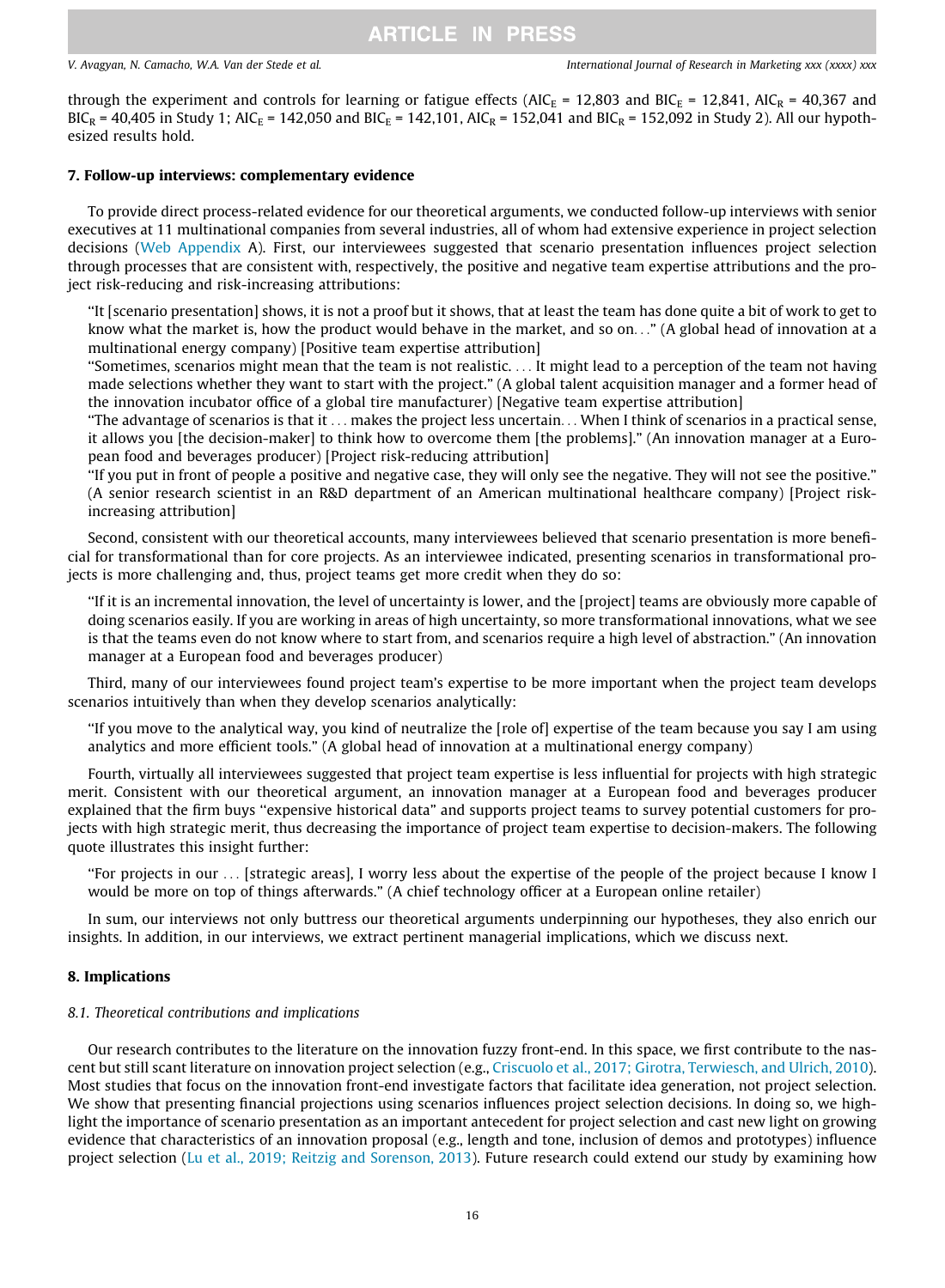other relevant information presentation choices influence project selection decisions (e.g., disaggregation of revenues and costs, presentation of customer survey results, use of new technologies such as Augmented Reality for pitching, etc.).

Second, by drawing on attribution theory we add a pertinent lens to the literature to examine project selection decisions. We demonstrate that attribution theory can be consistently applied to predict how the presentation of financial projections triggers decision-makers' attributions of project team expertise and project risk which, in turn, influence their project selection decisions. We therefore believe that future research could fruitfully extend attribution theory into other aspects of the ''black box" behind the project selection decision process.

Third, we examine how our theorized relationships between scenario presentation and project selection decisions vary depending on the decision-making context, such as the type of innovation being pitched ([Rosenkopf and McGrath, 2011](#page-19-0)). Prior literature examines the effects of innovation proposal characteristics on project selection but tends to disregard how such effects vary for different types of innovation (e.g., [DeRosia and Elder, 2019; Kirsch, Goldfarb, and Gera, 2009](#page-18-0)). Our results suggest that scenario presentation is more advantageous for transformational than for core innovation projects. This adds to the literature by showing that innovation proposal characteristics do not influence the selection of all projects in the same way. This is important for scholars who might examine how other aspects of innovation proposals also differentially affect (core vs. transformational) project selection.

Fourth, our results suggest that the effects of decision-makers' perceptions on project selection are also contingent on the decision-making context. We found support for the effects of two additional contextual factors: the method of scenario development and the project's strategic merit. Most studies on project selection do not explicitly incorporate the influence of decision-making context. Accounting for the decision-making context thus extends prior work and enriches our understanding of project selection decisions. Specifically, our results suggest that the same project may have systematically different chances of being selected depending on how the context interplays with decision-makers' perceptions. This is pertinent to scholars who might examine other contextual factors that play a role in project selection decisions to enhance the relevance of our scholarly research with respect to inevitably complex settings.

#### 8.2. Managerial implications

Our findings offer four substantive implications to managers. First, our findings suggest that firms should help project teams present small rather than large-range scenarios. Small-range scenario presentation increases perceived team expertise and reduces perceived project risk, whereas large-range scenario presentation increases perceived project risk (both studies), though its effect on perceived team expertise is inconclusive. Large-range scenarios may thus lead decision-makers to avoid selecting an innovation project and, instead, default to a ''do nothing" position, which is hardly desirable ([Christensen,](#page-18-0) [Kaufman, and Shih, 2008](#page-18-0)).

Although the implication to present small-range scenarios may seem apparent, it is not evident in a sizable number of firms where we observe that project teams present 'too wide' and 'too extreme' scenarios (57%; Study 2). Our interviewees highlighted several reasons why project teams present large-range scenarios. For instance, some project teams may not be ''focused enough" or may not do ''strong pre-work to validate the assumptions of their project". Project teams may also fail to collect sufficient information on potential customers, possible competitive actions, and major costs of maturing their project which are especially uncertain for transformational innovations, and thus, pose quite a challenge. What then can firms do to make their likely practice come closer to the best practice?

Practically, firms can take specific actions to encourage small-range scenario presentation, often by way of setting expectations and/or providing resources and training. For instance, regarding expectations, we learned from the follow-up interviews that firms can inculcate in their project teams a mindset and/or issue guidance that it pays to ''do their homework" and narrow down the range of expected outcomes. Moreover, firms can offer resources to help project teams collect and analyze the competitive and market data they need to develop small-range scenarios. Firms may also coach project teams on various techniques, such as performing a project pre-mortem, to validate the assumptions driving scenarios and, thus, narrow down the range.

Second, our study suggests that firms seeking to promote transformational innovation should make the presentation of small-range scenarios required for an innovation proposal to be presented to a project selection committee. Indeed, based on our attribution theory predictions, we find that the effect of scenario presentation on perceived team expertise is more positive, and its effect on perceived project risk more negative, for transformational than for core innovations (both studies). Thus, presentation of (particularly small-range) scenarios increases the probability that decision-makers select transformational projects both when decision-makers face a forced choice among projects (Study 1) and when they do not (Study 2). Thus, our attribution-based model informs managers that project teams' behaviors differentially influence decision-makers' attributions and, in turn, their project selection decisions for different types of innovations, which may have systematic consequences on the composition of a firm's innovation pipeline.

Our recommendation is relevant for a sizable number of firms. In practice, decision-makers cannot fund all projects they evaluate due to budget constraints and often need to choose between alternative projects. Moreover, most of our respondents (79%; Study 2) indicate that senior management at their firms would like to select more transformational than core projects to strengthen their innovation pipeline. Yet, at present, only about half of the project teams at their firms always or almost always present scenarios.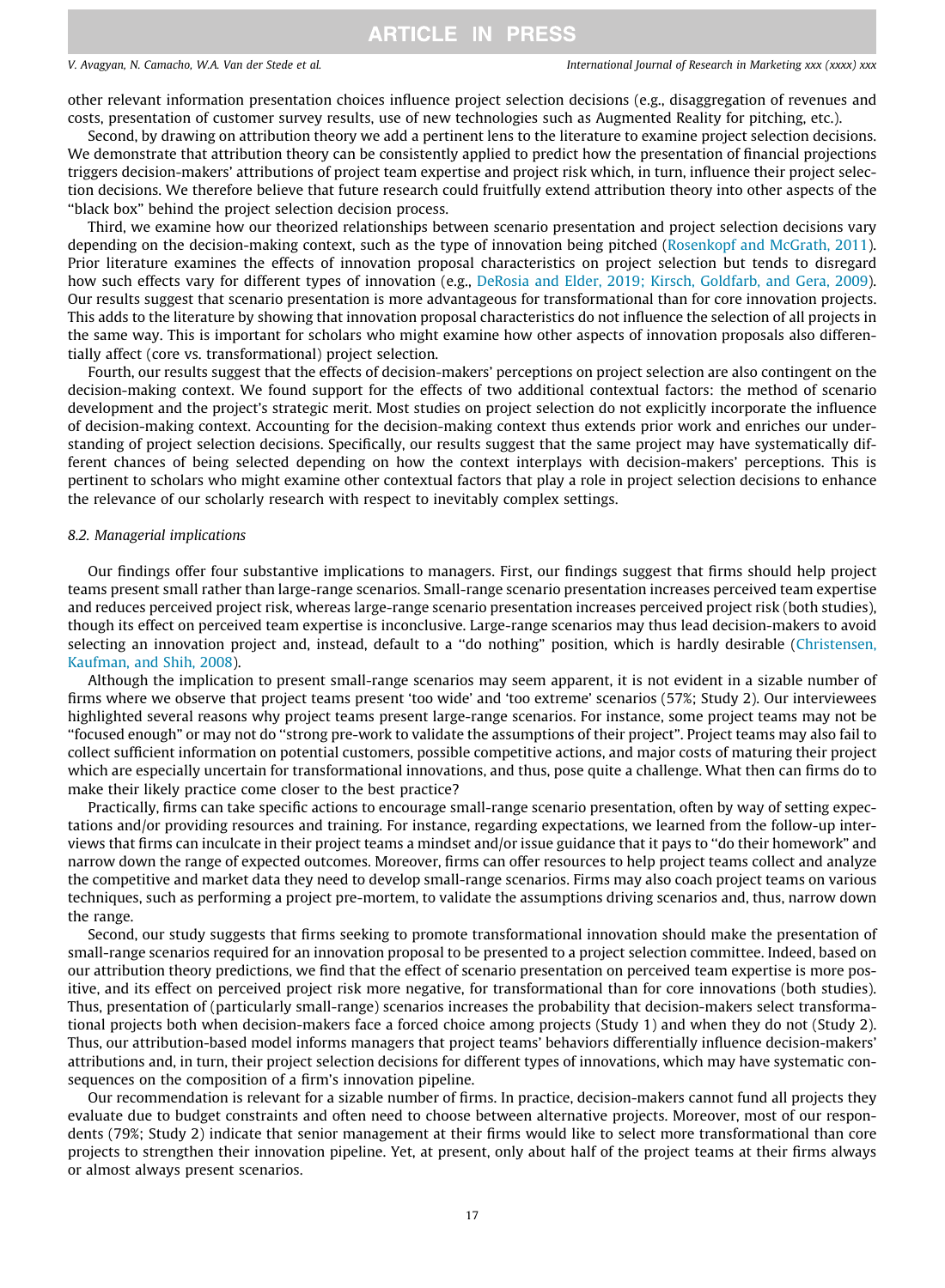<span id="page-17-0"></span>Third, we find that projects with an expert team have a higher likelihood to be selected than projects with a less expert team (both studies). One of our interviewees corroborated this assertion. He mentioned that a project team with high expertise ''knows what it is doing" as ''they have expertise and experience under their belt" which leads decision-makers to ''trust their projects." As project teams have less expertise, however, we find that they should especially use analytical scenario development to help increase project selection likelihood (Study 2). Based on our attribution theory account, this happens because the context of analytical scenario development makes decision-makers' attributions of project team's lower expertise less influential in guiding project selection decisions. This is pertinent because novice project teams ''tend to fall in love with their own ideas" and thus experience high levels of positive affect that reduces their ability to engage in analytical thinking (Baron and Ensley, 2006). Thus, project teams with less expertise are especially prone to developing scenarios intuitively. Yet, our results indicate that this is bound to damage the likelihood of their project selection.

Fourth, lack of expertise may prevent project teams from discovering and articulating their project's strategic merit. However, as project teams have less expertise, we find that it is especially important to convey the project's strategic merit to decision-makers in the innovation proposal to help increase project selection likelihood (Study 2).

The latter two points are consequential for both project teams and firms because teams with the least propensity to develop scenarios analytically and ascertain a project's strategic merit depend on these two features for their projects to be selected. For project teams this implies that they should be aware of their ''blind spots" and to try and remedy them. For firms this implies that they should ''level the playing field" for their project teams, as one of our interviewees put it.

### 9. Limitations and further research

Our study has limitations, some of which offer pertinent opportunities for future research. First, in our experimental manipulations, we assumed that the CCFs in the normal-case scenario are at the midpoint of the CCFs in the best- and worst-case scenarios. Even though this is a standard practice in decision-making studies (e.g., [Ho, Keller, and Keltyka,](#page-18-0) [2002\)](#page-18-0), it would be worthwhile to focus on the role of skewed scenarios in innovation project selection decisions.

Second, one may ask whether some project teams may interpret the guidance of presenting small- vs. large-range scenarios as an excuse to withhold information about their project's true uncertainty. However, managers we interviewed suggested that such practice would be frowned upon and detrimental for project team reputation, making the practice unsustainable over time. In addition, it is not the purpose of our research to delve into the moral or ethical implications of such practices; we merely discuss the implications of presenting small- or large-range scenarios. Further research and scholarly discourse, however, could fruitfully address this question.

Finally, although we deemed an experiment to be the best possible method given the objectives of our study, it would be interesting to test if the effects of scenario presentation on project selection decisions hold in a retrospective study. However, it is difficult to conceive of a method to make this feasible at sufficient levels of reliability and validity.

Overall, we offer this study as a new look into the rather understudied innovation project selection process. By studying the effect of scenario presentation on innovation project selection decisions, our work offers new insights, though many interesting and important research questions remain. Marketing scholars would be remiss to neglect the role of different types of information that project teams present at different stages of innovation development process.

#### Acknowledgements

The authors acknowledge the financial support of ECMI (Erasmus Center for Marketing and Innovation), ESAA (Erasmus School of Accounting & Assurance) and MSI (Marketing Science Institute). The authors thank the participants of the Informs Marketing Science and EMAC Conferences, and workshop participants at Carnegie Mellon University, EMLYON Business School, Ghent University, Grenoble School of Management, IESEG Paris, Lancaster University, National Chengchi University, Peking University, Universitas Diponegoro, University of Amsterdam, and University of Stavanger for their helpful comments and suggestions.

#### Appendix A. Supplementary data

Supplementary data to this article can be found online at [https://doi.org/10.1016/j.ijresmar.2021.10.009.](https://doi.org/10.1016/j.ijresmar.2021.10.009)

#### References

[Ahmad, S., Mallick, D., & Schroeder, R. \(2013\). New product development: Impact of project characteristics and development practices on performance.](http://refhub.elsevier.com/S0167-8116(21)00090-2/h0005) [Journal of Product Innovation Management, 30](http://refhub.elsevier.com/S0167-8116(21)00090-2/h0005)(2), 331–348.

Bain & Company (2017). www.bain.com/insights/management-tools-and-trends-2017, (last accessed April 2021).

[Baron, R., & Ensley, M. \(2006\). Opportunity recognition as the detection of meaningful patterns: Evidence from comparisons of novice and experienced](http://refhub.elsevier.com/S0167-8116(21)00090-2/h0015) entrepreneurs. [Management Science, 52](http://refhub.elsevier.com/S0167-8116(21)00090-2/h0015)(9), 1331–1344.

[Baumeister, R. F., Bratslavsky, E., Finkenauer, C., & Vohs, K. D. \(2001\). Bad is stronger than good.](http://refhub.elsevier.com/S0167-8116(21)00090-2/h0020) Review of General Psychology, 5(4), 323–370.

[Berscheid, E., Graziano, W., Monson, T., & Dermer, M. \(1976\). Outcome dependency: Attention, attribution, and attraction.](http://refhub.elsevier.com/S0167-8116(21)00090-2/h0025) Journal of Personality and Social [Psychology, 34](http://refhub.elsevier.com/S0167-8116(21)00090-2/h0025)(5), 978–989.

[Birkinshaw, J., Bouquet, C., & Barsoux, J.-L. \(2011\). The 5 myths of innovation.](http://refhub.elsevier.com/S0167-8116(21)00090-2/h0030) MIT Sloan Management Review, 54(2), 43–50.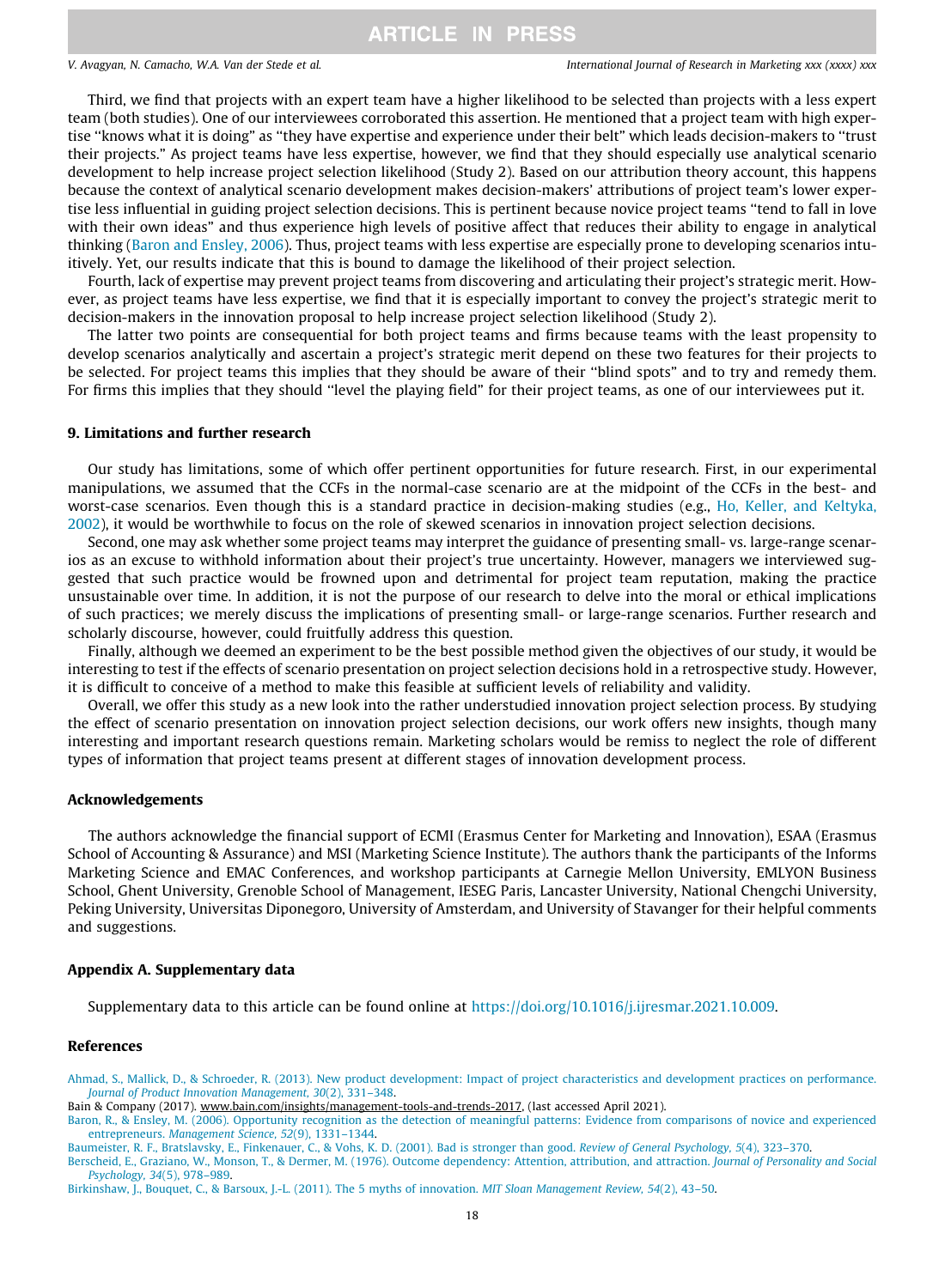<span id="page-18-0"></span>[Bolton, L. E. \(2003\). Stickier priors: The effects of nonanalytic versus analytic thinking in new product forecasting.](http://refhub.elsevier.com/S0167-8116(21)00090-2/h0035) Journal of Marketing Research, 40(1), [65–79](http://refhub.elsevier.com/S0167-8116(21)00090-2/h0035).

- [Cabantous, L., Hilton, D., Kunreuther, H., & Michel-Kerjan, E. \(2011\). Is imprecise knowledge better than conflicting expertise? Evidence from insurers'](http://refhub.elsevier.com/S0167-8116(21)00090-2/h0040) decisions in the United States. [Journal of Risk and Uncertainty, 42](http://refhub.elsevier.com/S0167-8116(21)00090-2/h0040), 211–232.
- [Calantone, R., Schmidt, J. B., & Song, M. \(1996\). Controllable factors of new product success: A cross-national comparison.](http://refhub.elsevier.com/S0167-8116(21)00090-2/h0045) Marketing Science, 15(4), 341–358. [Chandy, R., Hopstaken, B., Narasimhan, O., & Prabhu, J. \(2006\). From invention to innovation: Conversion ability in product development.](http://refhub.elsevier.com/S0167-8116(21)00090-2/h0050) Journal of [Marketing Research, 43](http://refhub.elsevier.com/S0167-8116(21)00090-2/h0050)(3), 494–508.

[Chen, Z., & Lurie, N. H. \(2013\). Temporal contiguity and negativity bias in the impact of online word of mouth.](http://refhub.elsevier.com/S0167-8116(21)00090-2/h0055) Journal of Marketing Research, 50(4), 463–476. [Chen, X.-P., Yao, X., & Kotha, S. \(2009\). Entrepreneur passion and preparedness in business plan presentations: A persuasion analysis of venture capitalists'](http://refhub.elsevier.com/S0167-8116(21)00090-2/h0060) funding decisions. [Academy of Management Journal, 52](http://refhub.elsevier.com/S0167-8116(21)00090-2/h0060)(1), 199–214.

- [Christensen, C., Kaufman, S., & Shih, W. \(2008\). Innovation killers: How financial tools destroy your capacity to do new things.](http://refhub.elsevier.com/S0167-8116(21)00090-2/h0065) Harvard Business Review, 86 [\(1\), 98–105](http://refhub.elsevier.com/S0167-8116(21)00090-2/h0065).
- [Cooper, R. \(1979\). The dimensions of industrial new product success and failures.](http://refhub.elsevier.com/S0167-8116(21)00090-2/h0070) Journal of Marketing, 43(3), 93–103.

[Cooper, R. \(2006\). Managing technology development projects.](http://refhub.elsevier.com/S0167-8116(21)00090-2/h0075) Research-Technology Management, 49(6), 23–31.

- [Cooper,](http://refhub.elsevier.com/S0167-8116(21)00090-2/h0080) [R.](http://refhub.elsevier.com/S0167-8116(21)00090-2/h0080) [\(2008\).](http://refhub.elsevier.com/S0167-8116(21)00090-2/h0080) [Perspective:](http://refhub.elsevier.com/S0167-8116(21)00090-2/h0080) [The](http://refhub.elsevier.com/S0167-8116(21)00090-2/h0080) [stage-gate](http://refhub.elsevier.com/S0167-8116(21)00090-2/h0080)® [idea-to-launch process: Update, what's new and NexGen systems.](http://refhub.elsevier.com/S0167-8116(21)00090-2/h0080) Journal of Product Innovation Management, 25[\(3\), 213–232](http://refhub.elsevier.com/S0167-8116(21)00090-2/h0080).
- [Cooper, R. \(2013\). New products—What separates the winners from the losers and what drives success. In K. B. Kahn \(Ed.\),](http://refhub.elsevier.com/S0167-8116(21)00090-2/h0085) PDMA Handbook of New Product Development [\(3rd ed., pp. 3–34\). Hoboken, NJ: Wiley](http://refhub.elsevier.com/S0167-8116(21)00090-2/h0085).
- [Criscuolo, P., Dahlander, L., Grohsjean, T., & Salter, A. \(2017\). Evaluating novelty: The role of panels in the selection of R&D projects.](http://refhub.elsevier.com/S0167-8116(21)00090-2/h0090) Academy of Management Journal, 60[\(2\), 433–460](http://refhub.elsevier.com/S0167-8116(21)00090-2/h0090).
- [Criscuolo, P., Dahlander, L., Grohsjean, T., & Salter, A. \(2021\). The sequence effect in panel decisions: Evidence from the evaluation of research and](http://refhub.elsevier.com/S0167-8116(21)00090-2/h0095) development projects. [Organization Science, 32](http://refhub.elsevier.com/S0167-8116(21)00090-2/h0095)(4), 987–1008.
- [Crowley, A. E., & Hoyer, W. D. \(1994\). An integrative framework for understanding two-sided persuasion.](http://refhub.elsevier.com/S0167-8116(21)00090-2/h0100) Journal of Consumer Research, 20(4), 561–574. [Dane, E., & Pratt, M. G. \(2007\). Exploring intuition and its role in managerial decision making.](http://refhub.elsevier.com/S0167-8116(21)00090-2/h0105) Academy of Management Review, 32(1), 33–54.

[Danneels, E., & Kleinschmidt, E. J. \(2001\). Product innovativeness from the firm's perspective: Its dimensions and their relation with project selection and](http://refhub.elsevier.com/S0167-8116(21)00090-2/h0110) performance. [Journal of Product Innovation Management, 18](http://refhub.elsevier.com/S0167-8116(21)00090-2/h0110)(6), 357–373.

- [Day, G. S. \(2007\). Is it real? Can we win? Is it worth doing? Managing risk and reward in an innovation portfolio.](http://refhub.elsevier.com/S0167-8116(21)00090-2/h0115) Harvard Business Review, 85(12), 110–120. [DeRosia, E. D., & Elder, R. S. \(2019\). Harmful effects of mental imagery and customer orientation during new product screening.](http://refhub.elsevier.com/S0167-8116(21)00090-2/h0120) Journal of Marketing Research, 56[\(4\), 637–651](http://refhub.elsevier.com/S0167-8116(21)00090-2/h0120).
- [Du, N., Budescu, D. V., Shelly, M. K., & Omer, T. C. \(2011\). The appeal of vague financial forecasts.](http://refhub.elsevier.com/S0167-8116(21)00090-2/h0125) Organizational Behavior and Human Decision Processes, 114 [\(2\), 179–189.](http://refhub.elsevier.com/S0167-8116(21)00090-2/h0125)
- [Ernst, H., Hoyer, W. D., & Rubsaamen, C. \(2010\). Sales, marketing, and research-and-development cooperation across new product development stages:](http://refhub.elsevier.com/S0167-8116(21)00090-2/h0130) [implications for success.](http://refhub.elsevier.com/S0167-8116(21)00090-2/h0130) Journal of Marketing, 74(5), 80–92.
- [Fuchs, C., Sting, F., Schlickel, M., & Alexy, O. \(2019\). The Ideator's bias: How identity-induced self-efficacy drives overestimation in employee-driven process](http://refhub.elsevier.com/S0167-8116(21)00090-2/h0135) innovation. [Academy of Management Journal, 62](http://refhub.elsevier.com/S0167-8116(21)00090-2/h0135)(5), 1498–1522.

[Girotra, K., Terwiesch, C., & Ulrich, K. T. \(2010\). Idea generation and the quality of the best idea.](http://refhub.elsevier.com/S0167-8116(21)00090-2/h0140) Management Science, 56(4), 591–605.

- [Goodwin, P., & Wright, G. \(2001\). Enhancing strategy evaluation in scenario planning: A role for decision analysis.](http://refhub.elsevier.com/S0167-8116(21)00090-2/h0145) Journal of Management Studies, 38(1), [1–16](http://refhub.elsevier.com/S0167-8116(21)00090-2/h0145).
- [Green, S., & Mitchell, T. \(1979\). Attributional processes of leaders in leader-member interactions.](http://refhub.elsevier.com/S0167-8116(21)00090-2/h0150) Organizational Behavior and Human Performance, 23(3), [429–458.](http://refhub.elsevier.com/S0167-8116(21)00090-2/h0150)
- [Haaijer, R., Kamakura, W., & Wedel, M. \(2001\). The 'no-choice' alternative in conjoint choice experiments.](http://refhub.elsevier.com/S0167-8116(21)00090-2/h0155) International Journal of Marketing Research, 43(1), [93–106.](http://refhub.elsevier.com/S0167-8116(21)00090-2/h0155)
- [Ho, J., Keller, R., & Keltyka, P. \(2002\). Effects of outcome and probabilistic ambiguity on managerial choices.](http://refhub.elsevier.com/S0167-8116(21)00090-2/h0160) Journal of Risk and Uncertainty, 24(1), 47–74. [Hoetker, G. \(2007\). The use of logit and probit models in strategic management research: Critical issues.](http://refhub.elsevier.com/S0167-8116(21)00090-2/h0165) Strategic Management Journal, 28(4), 331–343.
- [Hoffmann, A. O. I., & Broekhuizen, T. L. J. \(2010\). Understanding investors' decisions to purchase innovative products: Drivers of adoption timing and range.](http://refhub.elsevier.com/S0167-8116(21)00090-2/h0170) [International Journal of Research in Marketing, 27](http://refhub.elsevier.com/S0167-8116(21)00090-2/h0170)(4), 342–355.
- [Hogarth, R. M., & Kunreuther, H. \(1995\). Decision making under ignorance: Arguing with yourself.](http://refhub.elsevier.com/S0167-8116(21)00090-2/h0175) Journal of Risk and Uncertainty, 10(1), 15–36.
- [Huang, L., & Pearce, J. L. \(2015\). Managing the unknowable: The effectiveness of early-stage investor gut feel in entrepreneurial investment decisions.](http://refhub.elsevier.com/S0167-8116(21)00090-2/h0180) [Administrative Science Quarterly, 60](http://refhub.elsevier.com/S0167-8116(21)00090-2/h0180)(4), 634–670.
- [J](http://refhub.elsevier.com/S0167-8116(21)00090-2/h0185)ø[rgensen, B., & Messner, M. \(2010\). Accounting and strategising: A case study from new product development.](http://refhub.elsevier.com/S0167-8116(21)00090-2/h0185) Accounting, Organizations and Society, 35(2), [184–204.](http://refhub.elsevier.com/S0167-8116(21)00090-2/h0185)
- [Kaplan, S., & Stömberg, P. \(2004\). Characteristics, contracts, and actions: Evidence from venture capitalist analyses.](http://refhub.elsevier.com/S0167-8116(21)00090-2/h0190) The Journal of Finance, 59(5), 2177–2210. [Kelley, H. H., & Michela, J. L. \(1980\). Attribution theory and research.](http://refhub.elsevier.com/S0167-8116(21)00090-2/h0195) Annual Review of Psychology, 31, 457–501.
- [Keum, D. D., & See, K. E. \(2017\). The influence of hierarchy on idea generation and selection in the innovation process.](http://refhub.elsevier.com/S0167-8116(21)00090-2/h0200) Organization Science, 28(4), 653–669. [Kirsch, D., Goldfarb, B., & Gera, A. \(2009\). Form or substance: The role of business plans in venture capital decision making.](http://refhub.elsevier.com/S0167-8116(21)00090-2/h0205) Strategic Management Journal, 30 [\(5\), 487–515.](http://refhub.elsevier.com/S0167-8116(21)00090-2/h0205)

[Koller, T., Lovallo, D., & Williams, Z. \(2012\).](http://refhub.elsevier.com/S0167-8116(21)00090-2/h0210) Overcoming a bias against risk. (August): McKinsey Quarterly.

- [Kornish, L. J., & Ulrich, K. T. \(2014\). The importance of the raw idea in innovation: Testing the sow's ear hypothesis.](http://refhub.elsevier.com/S0167-8116(21)00090-2/h0215) Journal of Marketing Research, 51(1), [14–26](http://refhub.elsevier.com/S0167-8116(21)00090-2/h0215).
- [Laczniak, R. N., DeCarlo, T. E., & Ramaswami, S. N. \(2001\). Consumers' responses to negative word-of-mouth communication: an attribution theory](http://refhub.elsevier.com/S0167-8116(21)00090-2/h0220) perspective. [Journal of Consumer Psychology, 11](http://refhub.elsevier.com/S0167-8116(21)00090-2/h0220)(1), 57–73.
- [Lee, K., & Shavitt, S. \(2009\). Can McDonald's food ever be considered healthful? Metacognitive experiences affect the perceived understanding of a brand.](http://refhub.elsevier.com/S0167-8116(21)00090-2/h0225) [Journal of Marketing Research, 46](http://refhub.elsevier.com/S0167-8116(21)00090-2/h0225)(2), 222–233.
- [Louviere, J. J., & Woodworth, G. \(1983\). Design and analysis of simulated consumer choice or allocation experiments.](http://refhub.elsevier.com/S0167-8116(21)00090-2/h0230) Journal of Marketing Research, 20(4), [350–367.](http://refhub.elsevier.com/S0167-8116(21)00090-2/h0230)
- [Lu, S., Bartol, K. M., Venkataramani, V., Zheng, X., & Liu, X. \(2019\). Pitching novel ideas to the boss: The interactive effects of employees' idea enactment and](http://refhub.elsevier.com/S0167-8116(21)00090-2/h0235) [influence tactics on creativity assessment and implementation.](http://refhub.elsevier.com/S0167-8116(21)00090-2/h0235) Academy of Management Journal, 62, 579–606.

[March, J. G., & Shapira, Z. \(1987\). Managerial perspectives on risk and risk taking.](http://refhub.elsevier.com/S0167-8116(21)00090-2/h0240) Management Science, 33(11), 1404–1418.

[Mintz, O., & Currim, I. S. \(2013\). What drives managerial use of marketing and financial metrics and does metric use affect performance of marketing-mix](http://refhub.elsevier.com/S0167-8116(21)00090-2/h0245) activities? [Journal of Marketing, 77](http://refhub.elsevier.com/S0167-8116(21)00090-2/h0245)(2), 17–40.

[Nagji, B., & Tuff, G. \(2012\). Managing your innovation portfolio.](http://refhub.elsevier.com/S0167-8116(21)00090-2/h0250) *Harvard Business Review, May*, 66–74.<br>Nenkov, G. Y., Jeffrey Inman, J., Hulland, J., & Morrin, M. (2009). The impact of outcome elaboration on susceptibili [Journal of Marketing Research, 46](http://refhub.elsevier.com/S0167-8116(21)00090-2/h0255)(6), 764–776.

[Noordhoff, C., Kyriakopoulos, K., Moorman, C., Pauwels, P., & Dellaert, B. G. C. \(2011\). The bright side and dark side of embedded ties in business-to-business](http://refhub.elsevier.com/S0167-8116(21)00090-2/h0260) innovation. [Journal of Marketing, 75](http://refhub.elsevier.com/S0167-8116(21)00090-2/h0260)(5), 34–52.

[Ohanian, R. \(1990\). Construction and validation of a scale to measure celebrity endorsers' perceived expertise, trustworthiness, and attractiveness.](http://refhub.elsevier.com/S0167-8116(21)00090-2/h0265) Journal of [Advertising, 19](http://refhub.elsevier.com/S0167-8116(21)00090-2/h0265)(3), 39–52.

[Olson, E. M., Walker, O. C., & Ruekert, R. W. \(1995\). Organizing for effective new product development: The moderating role of product innovativeness.](http://refhub.elsevier.com/S0167-8116(21)00090-2/h0270) [Journal of Marketing, 59](http://refhub.elsevier.com/S0167-8116(21)00090-2/h0270)(1), 48–62.